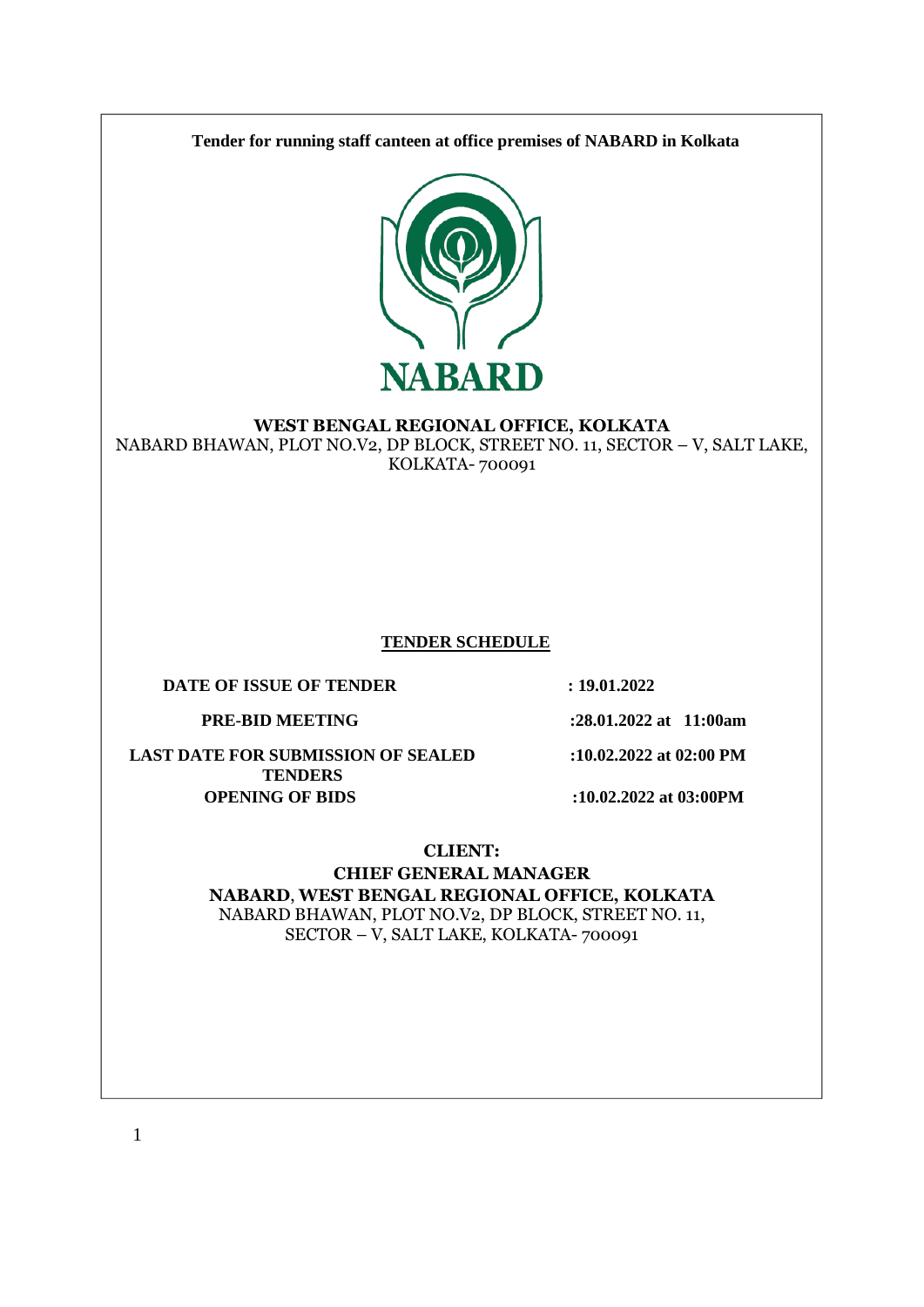#### FORM OF TENDER

The Chief General Manager National Bank for Agriculture and Rural Development West Bengal Regional Office NABARD Bhawan, Plot No: 2, DP-Block, Sector-V, Salt Lake, Kolkata-91

Dear Sir

Having examined the Scope of work and the guidelines relating to running the canteen facilities of the Bank for catering services contract at "NABARD BHAWAN", DP-2, Sector - V, Salt Lake City, Kolkata -700 091 as specified in the Memorandum hereinafter set out and having visited and examined the site of the work specified thereinand having acquired the requisite information relating thereto as affecting the tender, I/We hereby offer to execute the work/s specified in the said Memorandum at the rates mentioned in the Annexure and in accordance with all respects and terms and conditions and instructions in writing referred to in the conditions of the tender, the Articles of Agreement, Special Conditions and in all other respects in accordance withsuch conditions so far as they may be applicable.

Yours faithfully

Name and Signature of the tenderer

Place:

Date: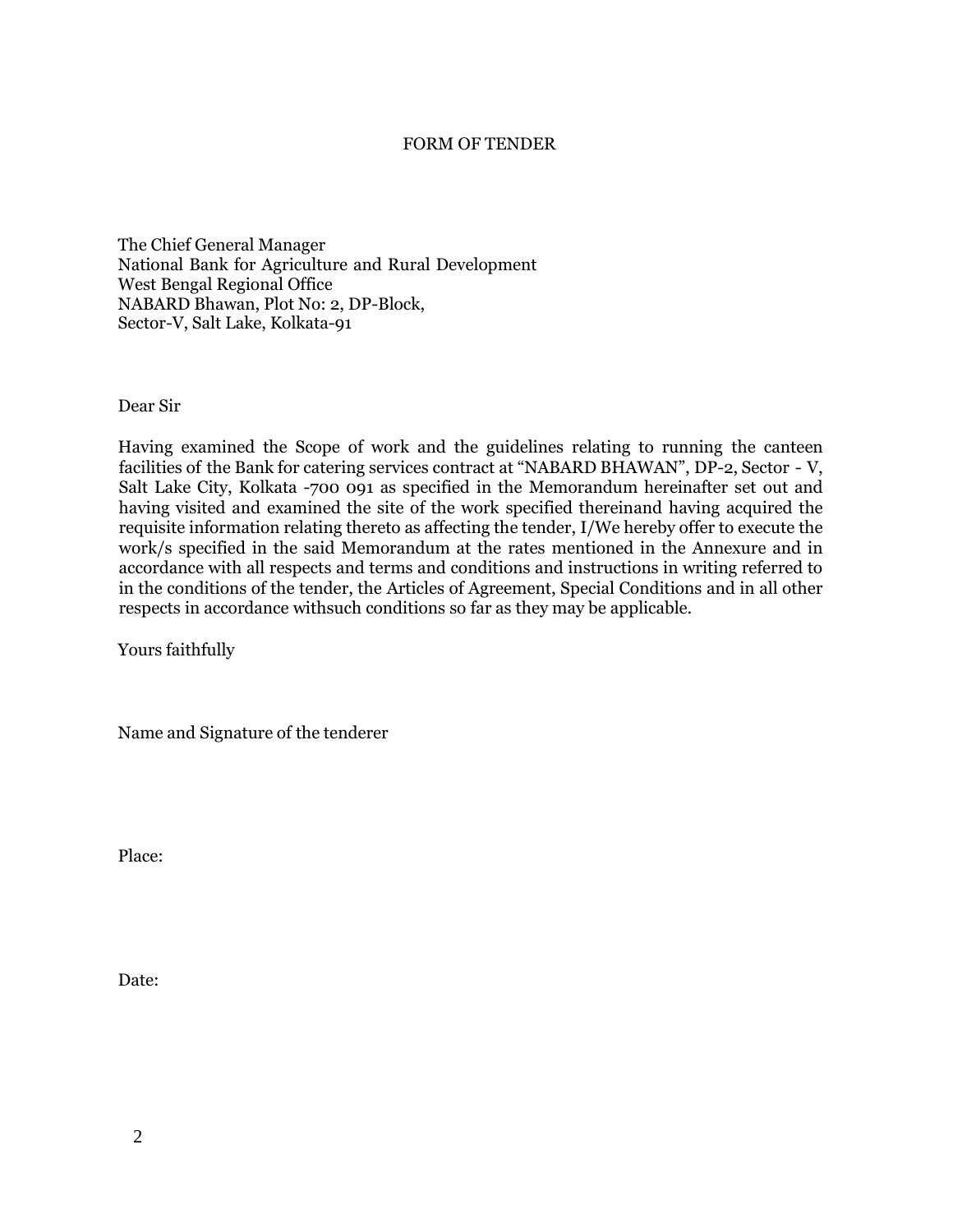## MEMORANDUM

1. **Description of Services/Work** : Running canteen facilities for NABARD Employees in Group B and C by providing catering services (tea lunch etc.) in Office Premises at "NABARD BHAWAN", DP-2, Sector –V, Salt Lake, Kolkata-91. Should this tender be accepted, I/We hereby agree to abide by the terms and conditions of the, said provisions of the contract annexed hereto so far as they may be applicable or in default thereof to forfeit and pay to the National Bank for Agriculture and Rural Development amount mentioned in the said conditions.

2. Along with the quotation/tender for Catering Services on  $2<sup>nd</sup>$  floor of the Canteen in NABARD West Bengal Regional Office at Salt Lake, Kolkata, I/We will deposit a sum of 30,000/- (Rupees Twenty thousand only) as EMD with the National Bank for Agriculture and Rural Development (NABARD), which is not to bear any interest during the currency/extended period of contract.

3. I/We agree to pay all applicable Government (Central and State) taxes such as GST, TDS (Income Tax) and other taxes prevalent from time to time and the rates quotedby us have included/considered the said taxes. GST shall be paid extra on quoted amount.

4. I/We agree to pay the minimum wages as notified by Central Govt., prevailing from time to time to the workers employed under the contract. We also agree that the workmen engaged by us for running the canteen will work generally from Monday to Friday in a week. No reliever / reserve charge will be payable. The Principal Employer (NABARD) will in no way be liable to pay overtime, if any.

The service charge quoted by me/us shall be firm throughout the Contract period. The names of partners of our firm are:

 $(i)$   $\qquad \qquad$  $\left( ii\right)$   $\qquad \qquad$ 

Name of the partner of the firm authorized to sign

OR

Names of person/Persons having Power of Attorney to sign the contract.

(Certified true copy of the Power of Attorney should be attached)

Yours faithfully,

Signature of authorized signatory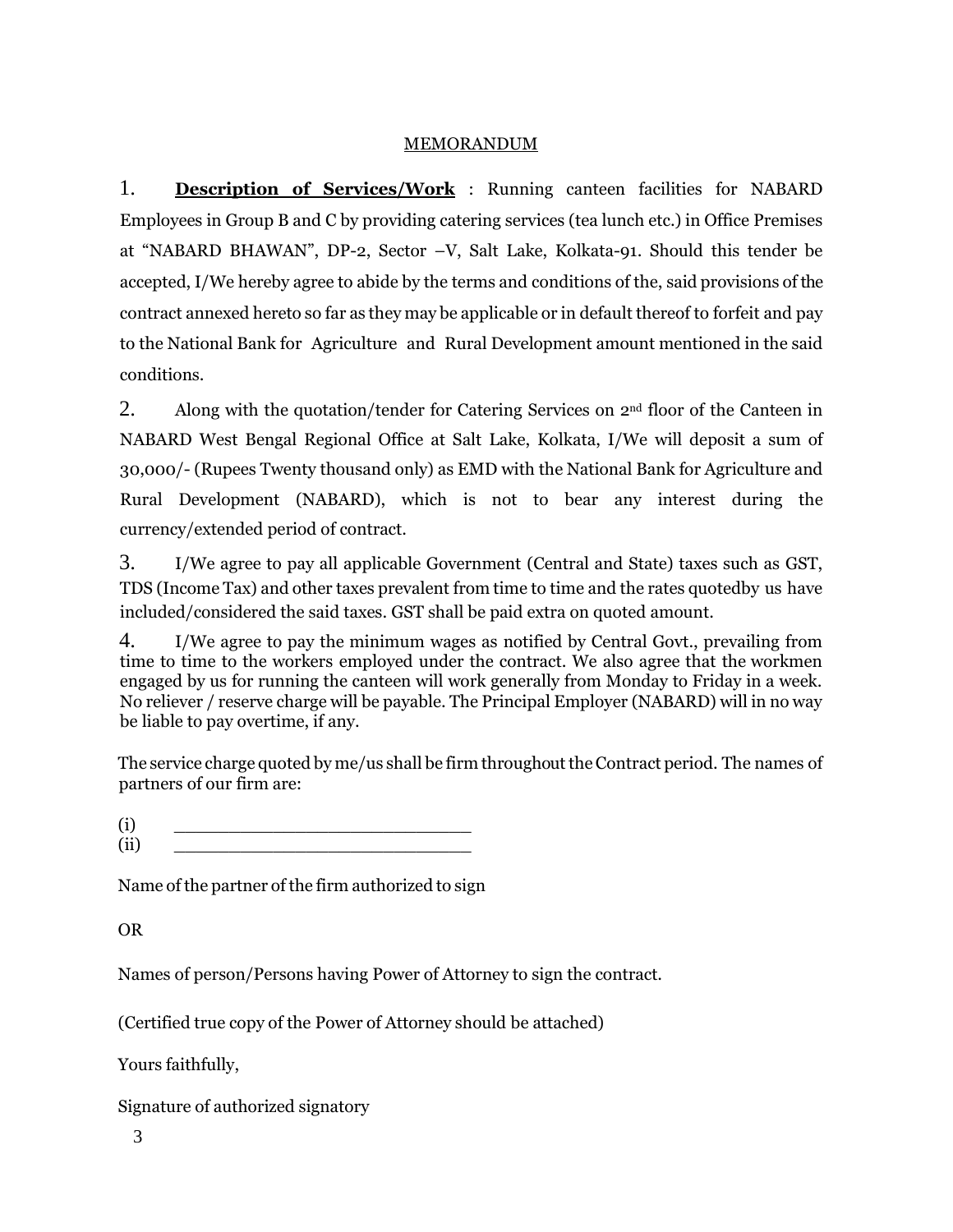Name and address of the bidder

Place:

Date:

# **Procedure for submission of Tender:**

# **The Tender shall be submitted in TWO sealed covers super scribed with the words "Tender for running Staff Canteen at NABARD Office, Salt Lake, Kolkata"**

Tender containing following information / documents, duly addressed to the Chief General Manager (CGM), NABARD, West Bengal Regional Office, "NABARD BHAWAN", DP-2, Sector - V, Salt Lake City, Kolkata - 700 091 and be dropped in theTender Box placed on the Ground floor of NABARD Office, Kolkata - 700091 on or before 02:00 p.m. on 10.02.2022. It is the responsibility of the bidders to ensure that their bids are dropped in tender box by hand before closing time. Bids received through e-mail or by post/ courier shall not be accepted.

Documents / Information to be submitted:

Company profile giving:

- (a) Year of establishment;
- (b) Name/(s) of Proprietor / Partners of the bidders with their residential address and telephone numbers;
- (c) Attested copy of Deed of Partnership, if the bidder is a partnership concern;
- (d) Attested copies of Certificate issued under Shops and Establishment Act;
- (e) Attested copies of Income-Tax Returns for last 5 years (2016-17, 2017-18, 2018-19, 2019-20 and 2020-21).
- (f) Audited Balance Sheet and P&L for the last 5 years (2016-17, 2017-18, 2018-19, 2019- 20 and 2020-21) duly certified by the Chartered Accountant.
- (g) List of establishments where canteens are currently being run with dates of contract and number of lunches served every day. List of establishments where canteens were run in the past with period of contract and number of lunches servedevery day is also to be furnished (copies of work orders, certificate of satisfactory execution / service may be enclosed).
- (h) Annual turnover for last 5 years (2016-17, 2017-18, 2018-19, 2019-20 and 2020-21).
- (i) Manpower position (Present);
- (j) Declaration on letterhead of the bidder(s) that it has never been involved in any illegal activity or financial frauds or black listed;
- (k) Declaration on letterhead of the bidder(s) that its contract in the past was not

4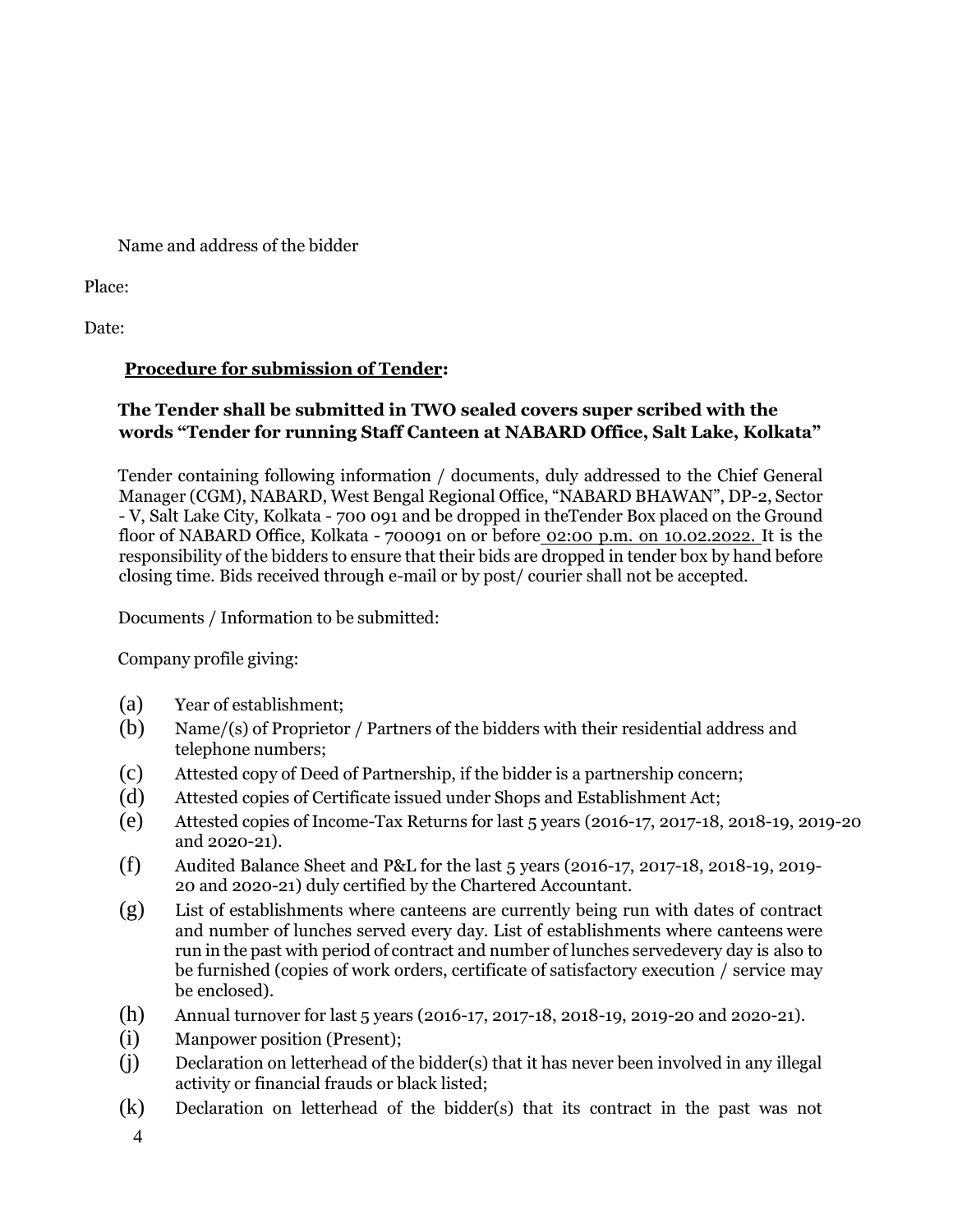terminated during the contract period due to unsatisfactory performance, nor it refused to continue the catering service for the client after the contract was awarded by the any of the Clients in the past;

- (l) Application for Tender duly signed by the authorised person(s) of the Caterer (Annexure-I);
- (m) The bidders must enclose, the copy of the terms and conditions Annexure-III (A) & (B) duly signed by the authorised persons.

N.B.: It may be noted that tenders not accompanied by any one of the above document or unsatisfactory explanation therefor will be liable for rejection forthwith.

## **Special Conditions of Contract**

1. No tender/quotation/bid will be received after 02.00 p.m. on 10.02.2022 under any circumstances whatsoever. Tenders will be opened on 10.02.2022 at 3.00 PM in the presence of the tenderers or their representatives, who choose to be present. The Contractor/Caterer's representative(s) are advised to be present at NABARD's Office at Salt Lake while opening of the tenders. No separate written communication shall be sent to Contractor / Caterer for being present on the date of opening of tenders.

- 2. It may be noted that EMD of Rs.30,000/- shall be taken in the form of DD in favour of NABARD payable at Kolkata. The EMD shall not carry any interest and that the EMD of the successful bidder would be converted into Security Deposit and shall not carry any interest and would be refunded at the time of completion of the contract period.
- 3. Tender shall remain open for acceptance by the Bank for a period of Three Months from the date of opening of the tender which may be extended by mutual agreement and the tenderers shall not cancel or withdraw the tender during this period/extended period.
- 4. The National Bank for Agriculture and Rural Development does not bind itself to accept the lowest or any tender and reserves to itself the right to accept or reject any orall the tenders, without assigning any reason for doing so.
- 5. NABARD's decision in regard to award of work to a bidder shall be final, conclusive and binding on the Contractors/Bidders.

## DECLARATION BY THE CONTRACTOR

I/We hereby declare that I/We have read and understood the Special Conditions of the contract with the Scope of work etc., and hereby agree to abide by them.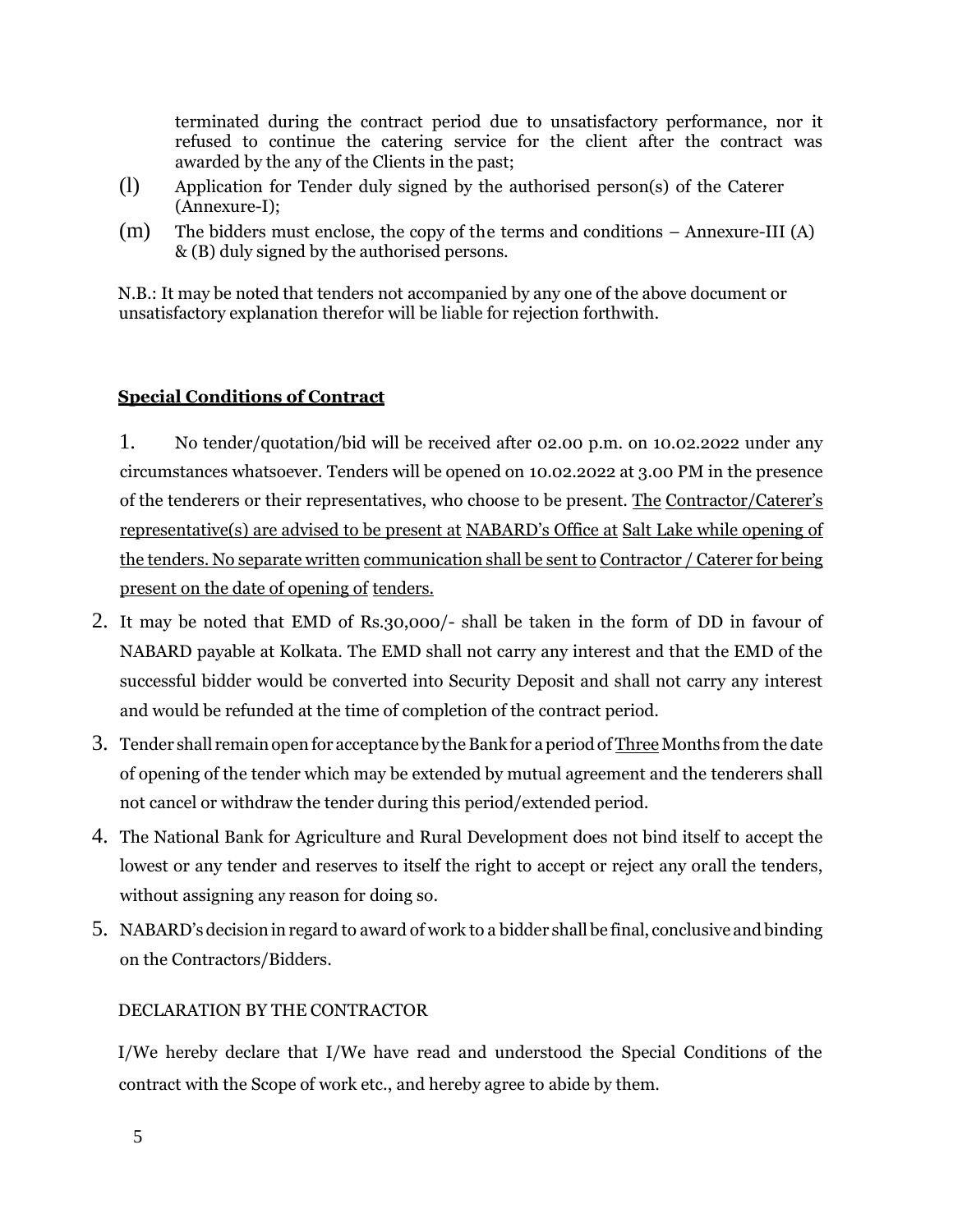Seal & Signature of the Contractor/Caterer

Place:

Date: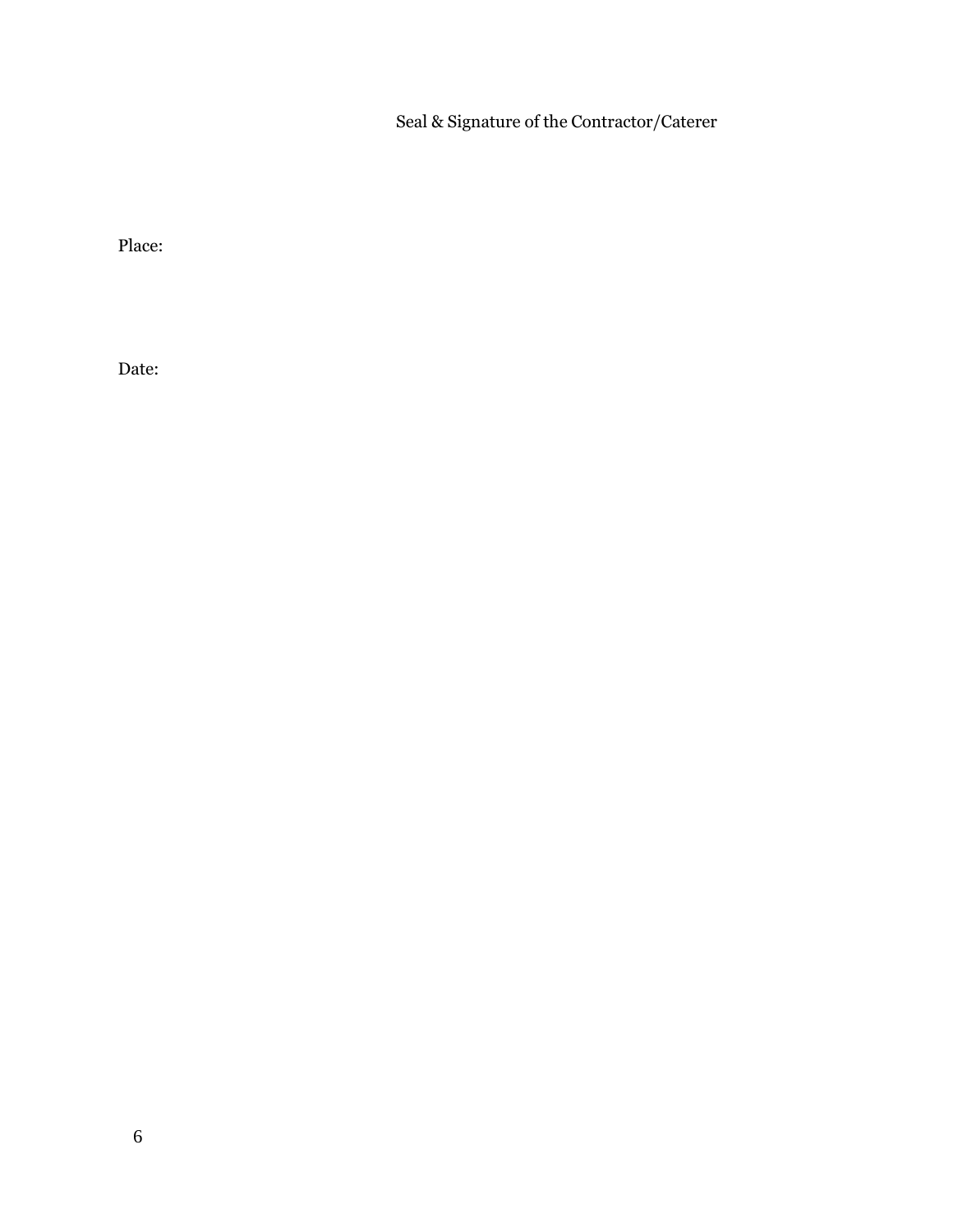## **ANNEXURE-I**

## **(To be submitted on letterhead of the bidders)**

The Chief General Manager, NABARD West Bengal Regional OfficeNABARD BHAWAN" DP-2, Sector – V, Salt Lake, Kolkata - 700 091

Dear Sir

## **Tender for Running of Staff – Canteen at NABARD, West Bengal RO Office, at Salt Lake, Kolkata-91**

- 1. I/We undertake to offer my/our services in conformity with your requirements and the terms and conditions set in the Tender Document.
- 2. I/We agree to abide by the terms and conditions of the Tender and that the bids would remain valid for at least 90 days from the date of opening of the Tender.
- 3. I/We note that NABARD is not bound to accept any or all tenders it may receive.

Dated day of

(Signature of the authorised person)

(Name and address of the bidders)

(Seal of the bidders)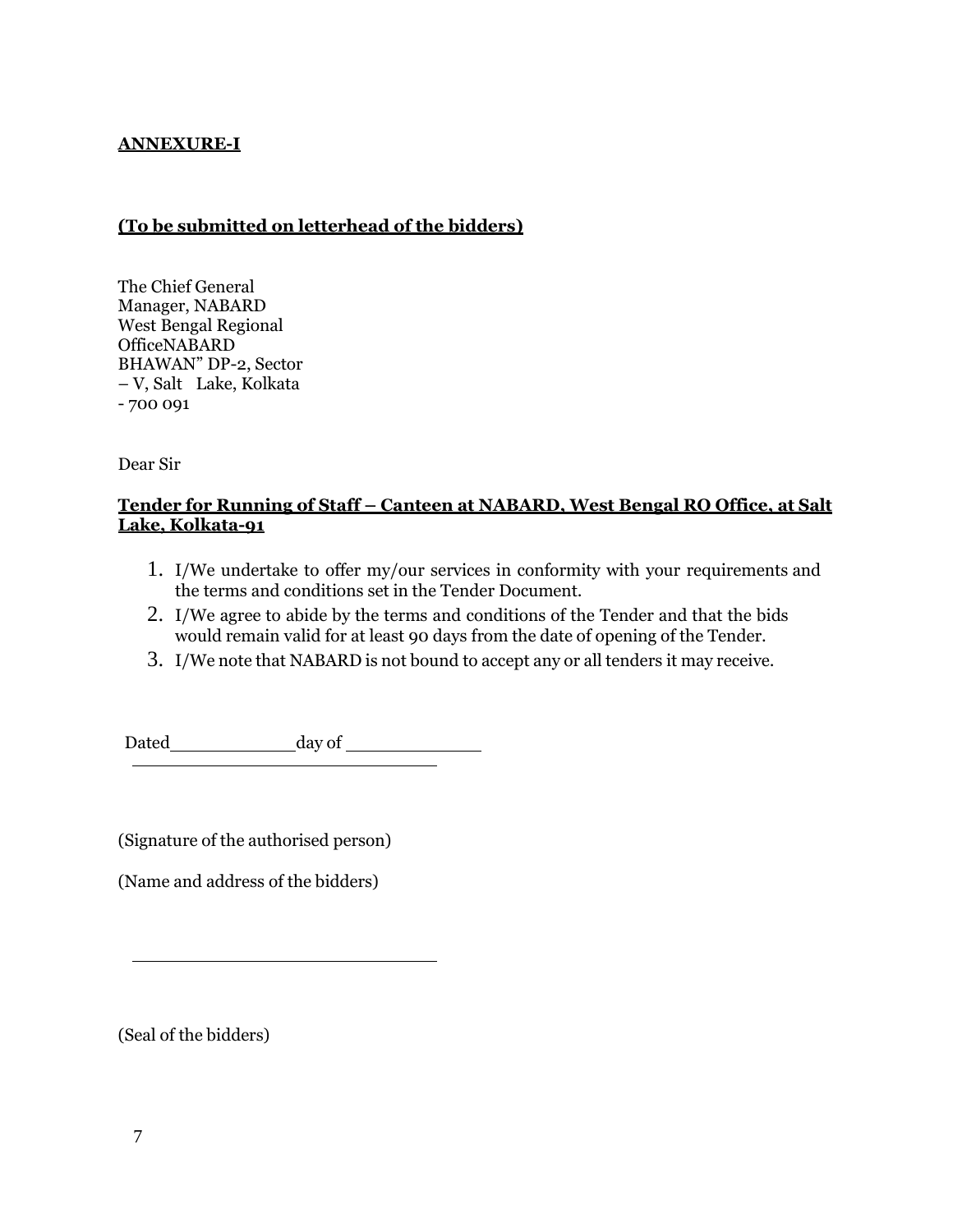#### **ANNEXURE-II**

#### **Pre-qualification criteria:**

- (i) The bidders should be in the catering/canteen running business for at least seven years with annual turnover of Rs.4.5 Lakh per year in at least three years during the last five years as on 31.03.2021 (2016-17, 2017-18, 2018-19, 2019-20 and 2020- 21). Documentary evidences are to be enclosed.
- (ii) Only Caterers/Contractors having 7 years' experience in undertaking similar nature of services/works and having executed three similar type of services/works individually costing not less than Rs.6.00 lakh or two similar type of services/works individually costing not less than Rs.7.50 lakh or one similar type of service/work individually costing not less than Rs.12.00 lakh. Similar nature of works that will be acceptable towards experience for this work means preparation and catering of tea/ coffee / snacks / food.
- (iii) It should have clients like Banks, financial institutions and corporates to its credit (present and past), where minimum 30 lunches are served every day. (Work Orders and Certificate of Experience in running canteens may be enclosed).
- (iv) It should have sufficient manpower to cater to Bank's requirement.
- (v) The entity should be profit making and they should submit Balance Sheet and Profit & Loss account for the last 5 years ending 31-03-2021 (2016-17, 2017-18, 2018-19, 2019-20 and 2020-21). The caterer should have sound financial health to bear a minimum of 01 month's expenses as bills will be paid in the succeeding month after completion of the services in the previous month.
- (vi) The track record of the bidders should be clean and it should not have been involved in any illegal activities or financial frauds. Tenders must be accompanied with declaration to this effect on letterhead of the bidders.
- (vii) The bidder whose contract in the past was terminated during the contract period due to unsatisfactory performance, will not be considered for catering arrangement. Similarly bidder who was awarded the contractsearlier but refused to continue the contract/ refused to sign the agreement as given by the Client will also not be eligible for this catering contract.
- (viii) All the documents mentioned under "Pre-qualification criteria" are to be put in to Envelop no.1 along with the tender document signed on each page along with EMD DD. The Envelope no.2 shall contain only the Bill of Quantities, i.e., Annexure-IV-C.
- (ix) Details of Registration
- (x) GST Number
- (xi) Registration with ESIC
- (xii) Registration with EPFO
- (xiii) PAN No.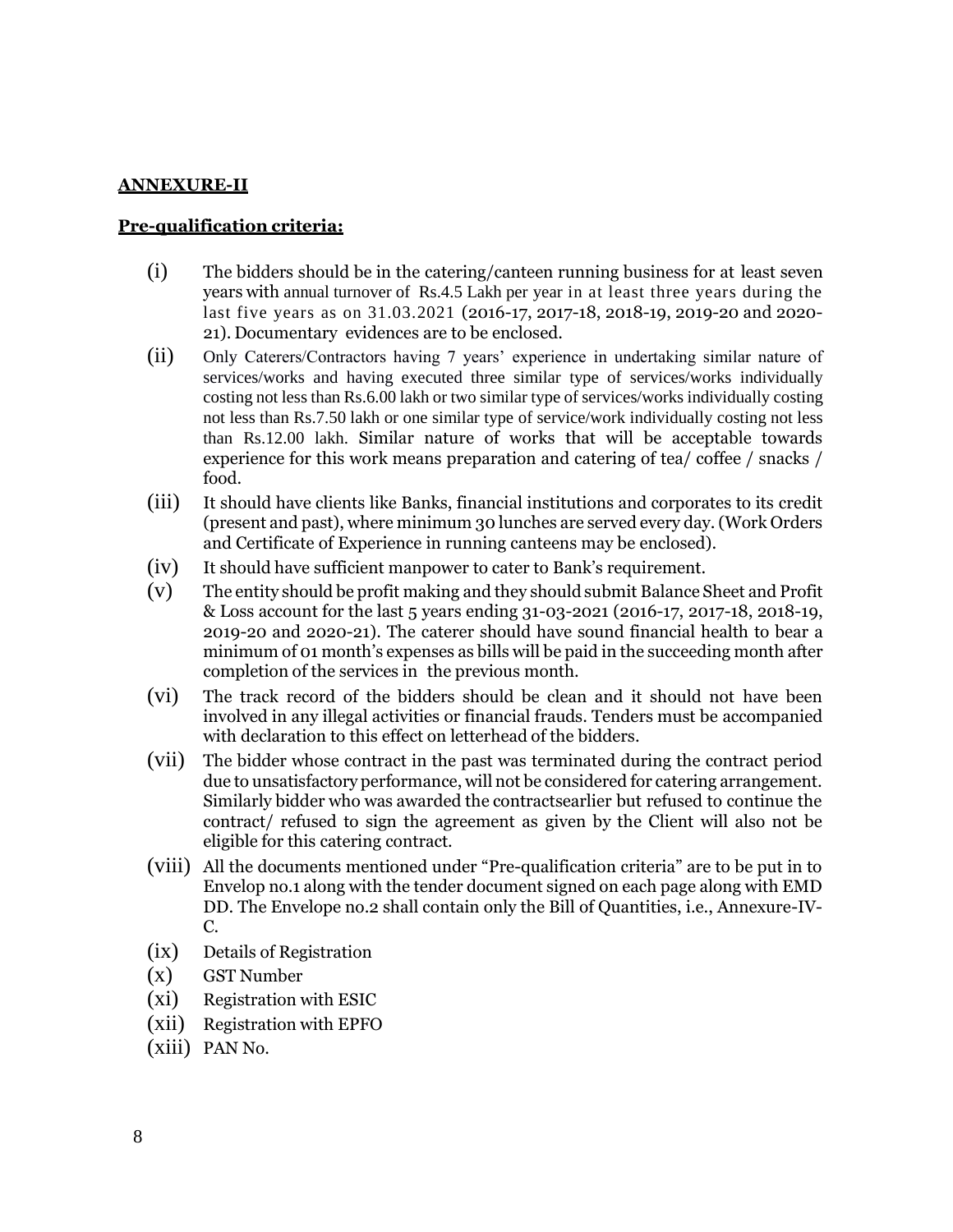#### ANNEXURE-III

#### (A) **Terms and Conditions of the Tender**:

- **1. The tenure of the contract will be for 01 year 01 months i.e. from 01 March 2022 to 31 March 2023 (co-terminus with the financial year) and is extendable for a further one or two year at the same rate and terms and conditions if mutually agreed by the Bank and the Contractor.**
- 2. Tenders received after the prescribed time and date will not be considered and shall be rejected forthwith. Decision of the bank in this regard shall be final, conclusive and binding on the bidders. In the event of the last date for the receipt of bids being declared a public holiday for NABARD, the bids will be received up to the specified time on the succeeding working day.
- 3. NABARD reserves the right to amend / modify the tender document or issuing any corrigendum to the bid process.
- 4. The bidder shall bear all costs associated with the preparation and submission of its bid and NABARD shall in no case be held responsible or liable for these costs,regardless of the conduct or outcome of the bidding process including cancellation or abandonment of the bidding process.
- 5. Conditional tenders/incomplete tenders will not be accepted and will be summarily rejected.
- 6. Prospective bidders may only submit the bids if the bids are valid for at-least 90 days from the date of opening of the Tender.
- 7. The bidders shall quote the rates/amount in the format as indicated in Financial Bid (Annexures-IV-A, B, C). Any deviation in the quote from Financial Bid format shall be summarily rejected.
- 8. The written offer of contract issued to the successful bidder/contractor shall be accepted by the bidder in writing within 7 days from the date of issue of the offer letter.
- 9. The successful bidder/contractor shall commence the services within 7 days from the date of acceptance of the Offer. Failure, delay or evasion on the part of the successful bidder/contractor to commence the services within the period mentioned above will also result in termination of the contract.
- 10.No escalation in rates will be permitted during the currency of this contract period. Also, no subsidy will be given over the quoted rates. However, should there be an unprecedented rise in the price of food items over a long time period,the contractor can put in a request to the Bank for a reasonable increase in the rate for consideration at the time of next renewal of contract. Any decision in this regard by the Bank shall be final, conclusive and binding on the bidders.
- 11.No advance will be paid for any of the equipment, materials, raw food items etc.The Contractor/Caterer has to make arrangements for procurement of materials / food etc. at his own cost.
- 12.Applicable taxes (IT, GST-TDS) will be deducted at source at the time of settlement of bills unless the bidder produces a certificate to the contrary from the Income Tax authorities. TDS certificate will be issued by the Bank. The successful bidder/caterer will be required to execute an agreement with the Bank as per the format enclosed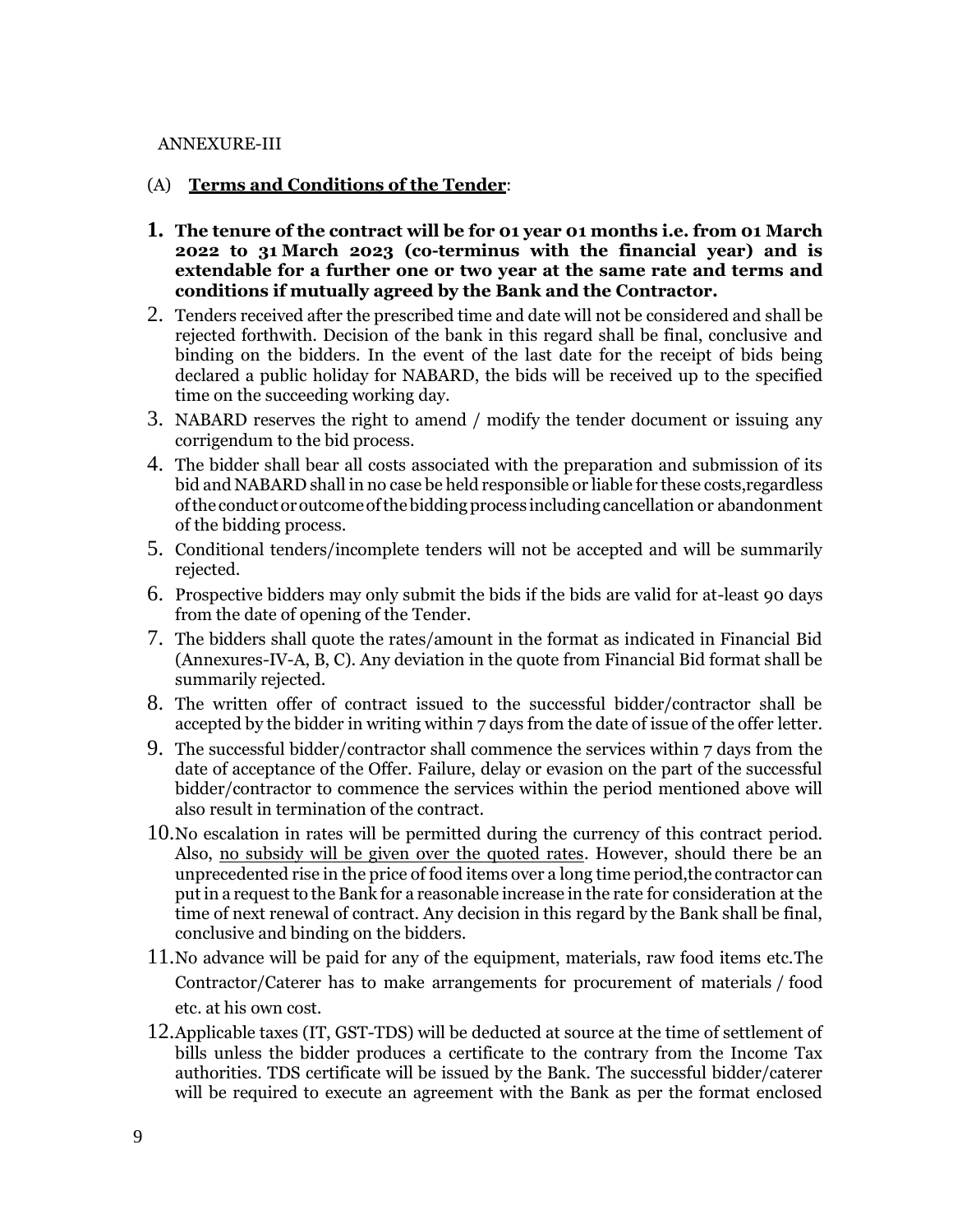(Agreement) within one month from the date of Work Order.

- 13.NABARD reserves the right to reject any or all offers without assigning any reason. The Bank may decide not to avail of any services from any bidder as a consequence of this Tender/ Advertisement. The Bank also reserves the right to re-issue / cancel the entire bid process without the vendors having the right to object. Any decision of the Bank in this regard shall be final, conclusive and binding on the bidders.
- 14.Bidders shall have to satisfy pre-qualification criteria (Annexure-II) to qualify for the competitive Bid (envelope-2).

I/We have read the terms and conditions and are acceptable to me/us.

| Name of the signatory<br><b>Block Capital letters]</b> |                                         | $\lim$ |  |  |  |
|--------------------------------------------------------|-----------------------------------------|--------|--|--|--|
| Status of the signatory i.e.<br>Proprietor / Partner   |                                         |        |  |  |  |
| Date                                                   |                                         |        |  |  |  |
| Address of the bidder                                  |                                         |        |  |  |  |
| Telephone No.                                          | <u> 1989 - Johann Barbara, martin a</u> |        |  |  |  |

Bidder's seal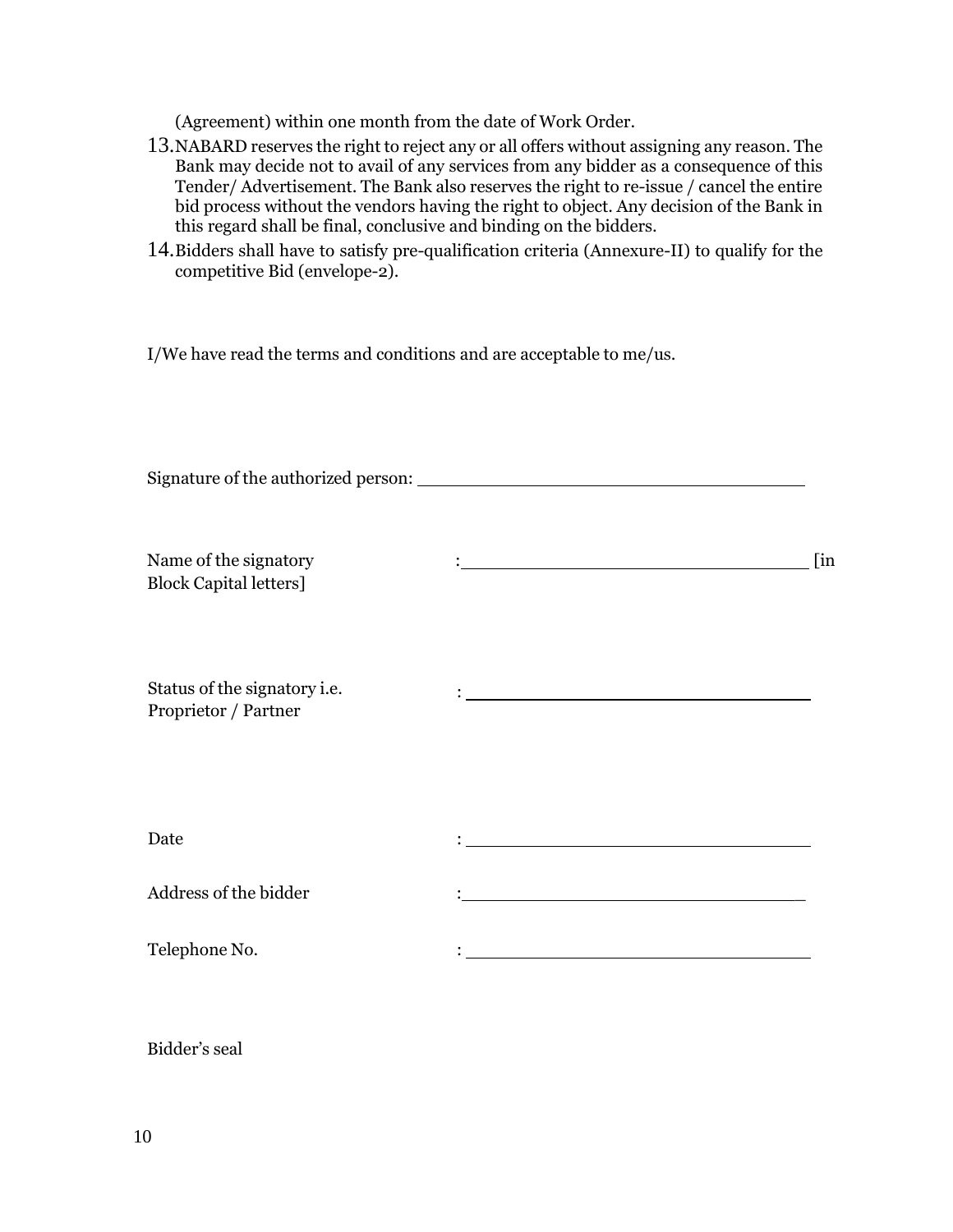### **ANNEXURE-III (Continued)**

## **(B) Scope of Work and Specific Conditions for Catering Contract :(Terms and Conditions forming part of the Catering contract)**

- (1) The Contractor shall prepare and serve veg & non-veg lunch and tea/coffee/snacks on a daily basis(on all working days) for approx. 40 staff (Group  $B'$  and  $C'$ ) per day from Monday to Friday (Saturday & Sunday being Holidays). Providing and serving vegetarian and non-vegetarian food in the canteen shall be as per the menu decided by the Canteen Committee (General Menu is Roti, Dal, Rice, Vegetable-I Bowl and Non-Veg item-1 bowl-125 gm, Salad, Papad, Chutni, etc.). The rate of lunch (or breakfast if required) shall be decided by the bank's Canteen Committee in consultation with the Contractor. The contractor shall collect the cost of lunch (or breakfast) so decided, directly from the employees taking the lunch. The employees availing the lunch facility may vary depending upon the attendance and interest. Taking / serving of lunch in canteen shall be affair between the Contractor and employees and the bank shall not be part of it. The contractor shall also prepare and supply Tea/coffee for Staff /Contractual staff etc. on all working days. The charges of tea / coffee shall be paid by the bank as per rates quoted by him in the bill of quantities along with the monthly charges.
- (2) The Contractor will be liable for penalty for its inability to serve lunch/tea on any working day unless the reasons are beyond his control. The amount of penalty would be decided by NABARD on each occasion and will be final, conclusive and binding on the contractor.
- (3) The Contractor shall serve tea to all Group B and C staff /Contractual staff present in office. Tea charges will be paid by the Bank as per Standard Cup for 02 cups per staff per day on an average of 22 working days in a month.
- (4) Menu for the week/month may be fixed by a Canteen Committee constituted by the Bank.
- (5) The quality of articles of food, beverages and provisions shall be of good standard quality and should be purchased from approved vendors. Cooking oils, Masalas and other spices shall be branded and should have FSSAI registration. The Bank's authorised representatives will have the right to inspect such articles of food and provisions and will have full powers to order discontinuance of use of such articles of food and provision, which are found to be of unsatisfactory/below standard and on grounds of hygiene.
- (6) The Bank will provide to the Contractor with kitchen equipment, fans, Refrigerator, Water cooler, crockery, cutlery, vessels / utensils, water, electricity, furniture and Gas connection. No charges will be levied by the Bank for these items. Gas refill charges are to be borne by the Contractor. The contractor shall take utmost care to prevent breakage / pilferage. Damage/breakages of crockery/cutlery items maybe allowed up to and maximum of 20% per year on a case to case basis.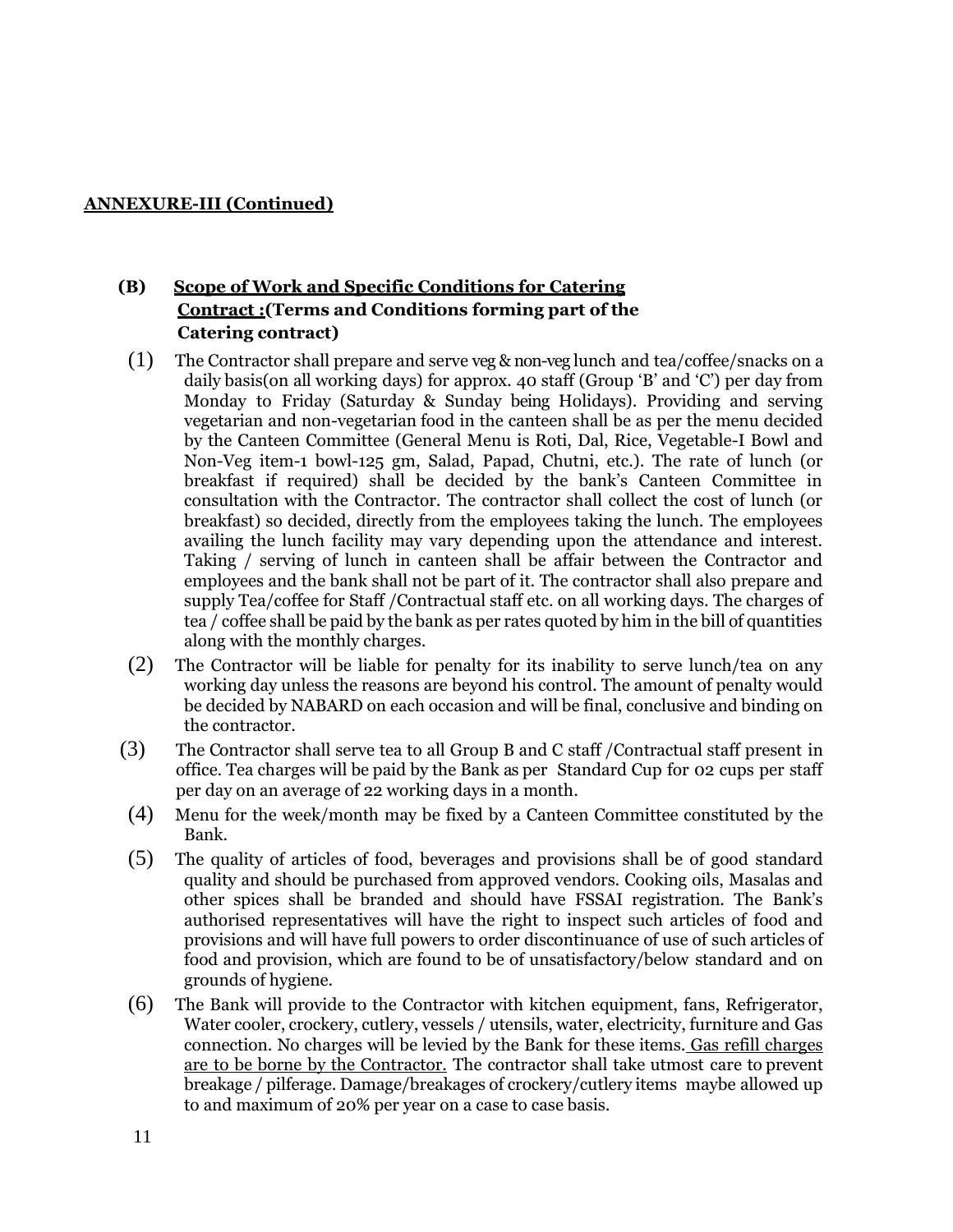- (7) The Contractor shall keep the usage of water and electricity to a reasonable level.
- (8) The Contractor shall be responsible for taking good care of all equipment, utensils,etc. Equipment are to be repaired/replaced by the Bank. However, these should be used and maintained with all precautionary measures. He shall bring to the notice of Bank, the repairs and maintenance work that are required to be undertaken from time to time. If any repairs of the equipment are to be made on account of mishandling/ negligence of the workmen, except normal wear and tear, the cost of the same shall be recovered from the Contractor.
- (9) The Contractor shall maintain inventory of the items given to him and give inventory statement by 1<sup>st</sup> week of every quarter indicating any breakage / loss of the items provided. Breakage should be kept to a reasonable level.If breakage takes place due to regular usage or otherwise, before economic life (05 years), crockery/cutlery breakage/loss of maximum 20% per year may be permitted without any recovery up to this limit. Beyond 20%, the recovery will be made at original cost of articles. Cost of any other items missing and breakage due to negligence /mishandling will be recovered from the Contractor fully.
- (10) The scope of work of the Contractor shall include maintaining the entire canteen area on the 2nd floor (kitchen, stores, dining hall service area, platforms etc.) spotlessly clean at all times. The crockery, cutlery, furniture and utensils used in the preparation and serving of food shall always be in clean and hygienic condition. The kitchen shall remain open at all times for inspection by the duly authorised representatives of the Bank. The cost of cleaning materials, soap /detergent and other accessories shall be at the contractors cost.
- (11) It will be the responsibility of the Contractor to store the material purchased by him in a neat, tidy and hygienic manner in the containers at the space provided by the Bank. The security of such material will be the sole responsibility of the Contractor.
- (12) The authorised representatives of the Bank shall check the quality and quantity of the items supplied and served. Complaints received from the staff on quality of food (including stale food) will be viewed seriously and penalty will be levied in such cases. The penalty could be the cost of the entire food consumed by staff on the date of complaint.
- (13) Vegetarian and non-vegetarian cooking shall be done separately. Adequate utensils have been provided by the Bank in the Canteen. Need based replacement/new items shall be provided by the Bank.
- (14) The Contractor shall do the disposal of leftover food and other garbage on a daily basis at the identified disposal point at regular intervals to the satisfaction of the Bank.
- (15) TheContractor shall employ staffto ensure consistent quality of service. Such staff shall include Chef/Cook, Kitchen Helper, Waiters/Dining Hall helper, etc. He shall arrange for periodical medical tests of the personnel, at his cost, at an approved laboratory. Regular payment of such staff at minimum wages shall be the responsibility of the Contractor. The contractor shall register the staff employed by him for EPF, ESI etc as per prevalent labour laws.
- (16) Applicable taxes (IT, CGST-TDS and SGST-TDS) will be deducted at source at the time of settlement of bills unless the Contractor produces the certificate to the contrary from the Income Tax Authorities. TDS Certificate will be issued to the Contractor by the NABARD.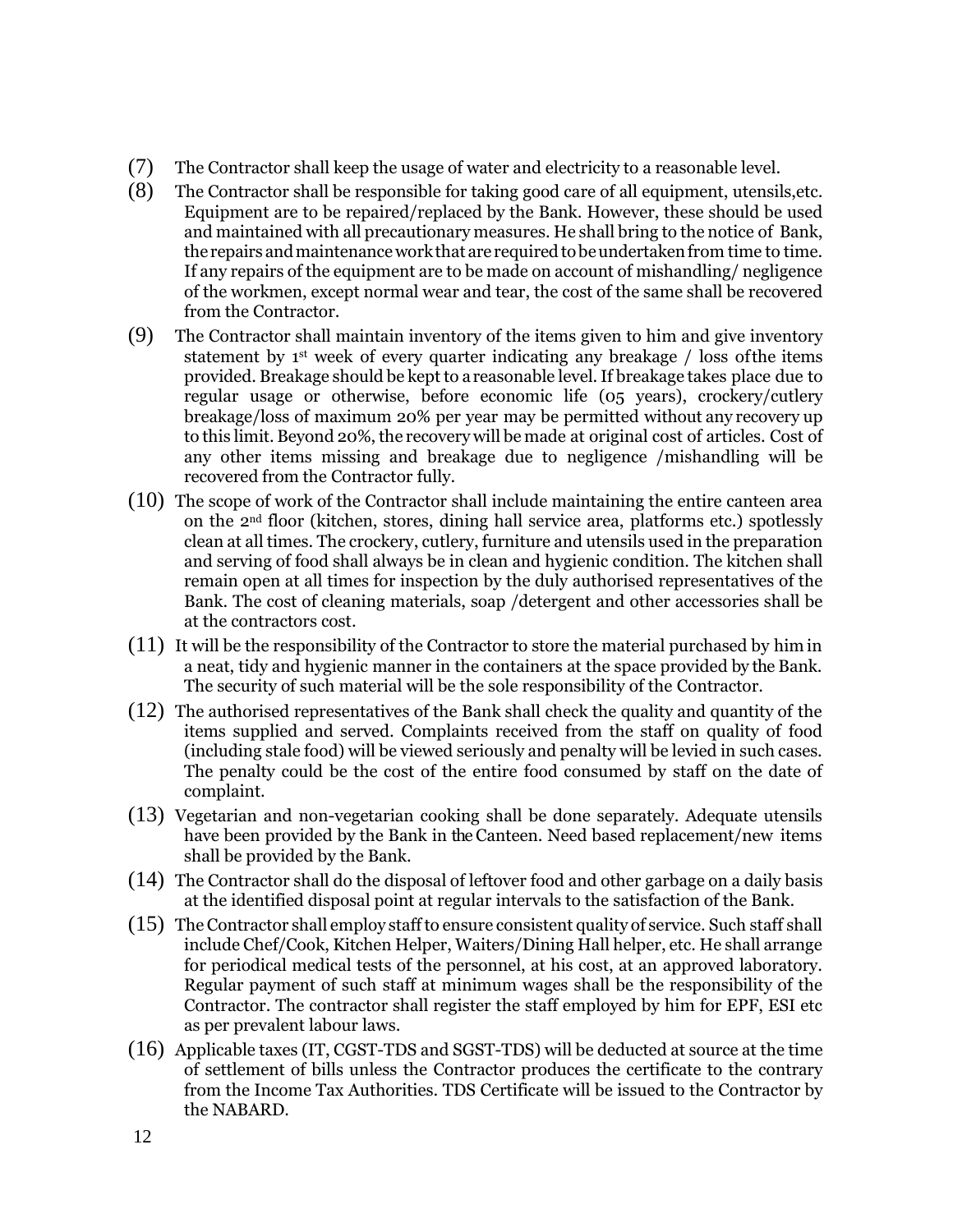- (17) The Bank reserves the right to terminate the contract at any time during the currency of the contract period by giving 30 days prior notice in writing without assigning any reason therefor. The Contractor, however, shall have to intimate to the Bank by giving three months' prior notice in writing in case it decides to stop services.
- (18) The contractor shall obtain all the requisite licenses including under Prevention of Food Adulteration Act, 1954 and Contract Labour (Regulation & Abolition) Act, 1970 and rules frames hereunder and under other applicable laws issued by the concerned Labour Department for running the establishment. The Bank shall not be responsible in any way for any breach by the Contractor of the rules and regulations governing the running of such establishments. Any clearances from Fire Department shall also be the responsibility of the contractor. Any fees payment to Fire Department shall be reimbursed to the contractor by the bank against the receipt of the same.
- (19) The Contractor shall maintain the Registers / Challan copies as under:
	- (I) Under Contract Labour (Regulation and Abolition) Act, 1970
		- a. Attendance Register
		- b. Wage Register
		- c. Advance Register
		- d. Register of Deduction for Damage & Loss
	- (II) Under PF / ESIC

Photocopies of PF / ESIC Monthly Challans (from the begining of the contract)

Agreement copy with the Bank.

- (III) Under Minimum Wage Act, 1948 Minimum Wages to all employees of the agency / Contractor as prescribed by applicable laws.
- (20) The contractor shall indemnify and keep indemnified, defend and hold good NABARD, its employees and agents against loss, damages or claims arising out of any violations of applicable laws, regulations, guidelines during the contract period and for the breach committed by the Contractor or their service personnel on account of misconduct, omission and negligence by the Contractor or his service personnel.
- (21) The Contractor shall maintain and provide all necessary documentation, registers and records in connection with the performance of catering services and other related documents including complying with any statutory requirements and provisions of applicable laws.
- (22) The Contractor shall take all pre-cautionary measures to ensure the safety of the workmen employed by it and NABARD will not be responsible in case of any eventuality.
- (23) In the case of any labour problems related to the work men staff of the contractor deployed in NABARD Staff canteen, the same shall be settled at the Contractor's level/end only. The Contractor shall indemnify NABARD suitably. It shall be the duty of the Contractor to clearly inform his own personnel / staff that they shall have no claim whatsoever against NABARD and they shall not raise any industrial dispute, either directly and / or indirectly, with or against NABARD, inrespect of any of their service conditions or otherwise.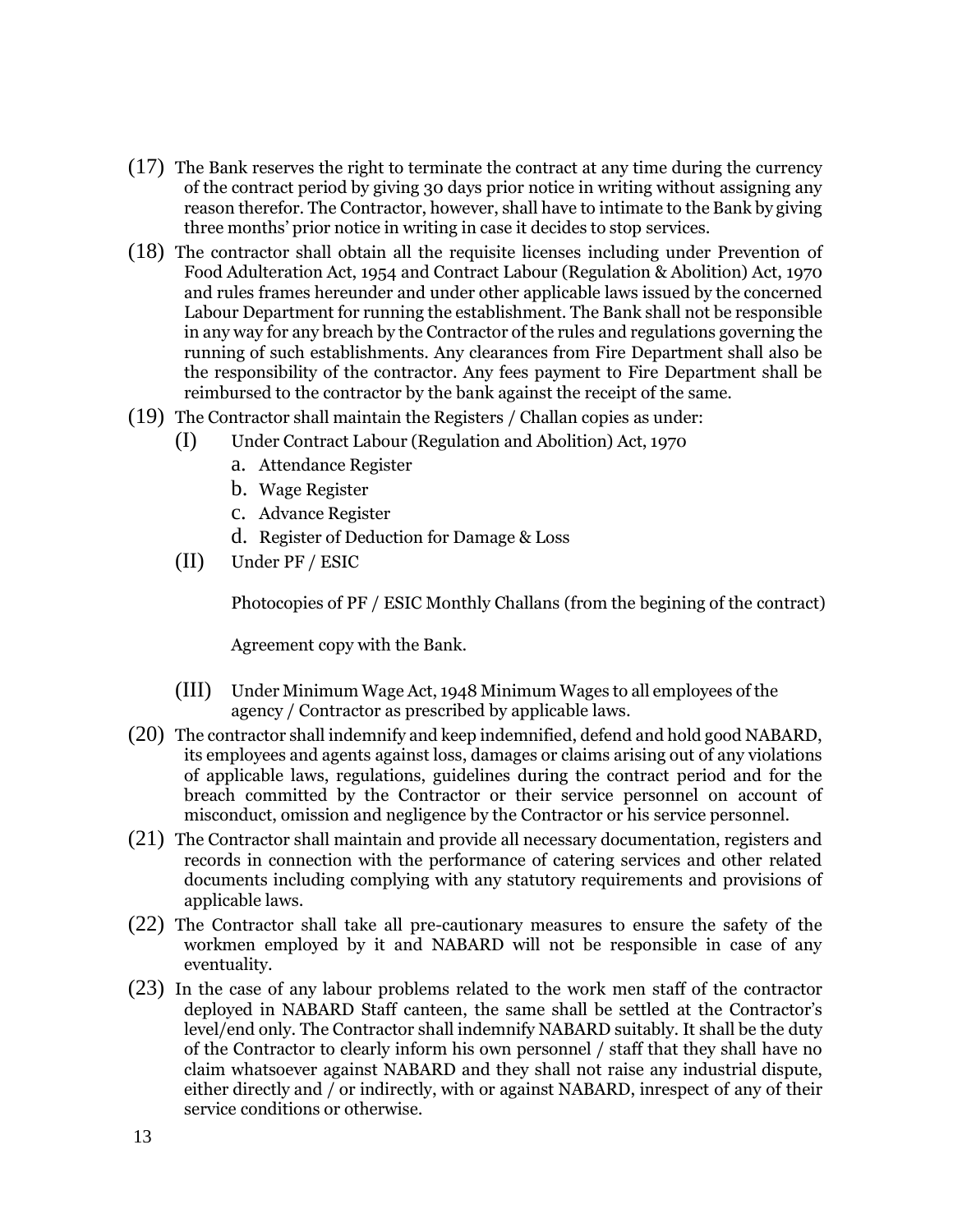- (24) The Contractor shall register with Registrar of the concerned Central / State Body and shall abide by State Labour / Government of India (Ministry of Labour) Rules and Regulations and all other Statutory Acts / Regulations and Rules relevant to this contract including Works Contract Act, Minimum Wages Act, Provident Fund Act, ESI etc. and shall indemnify the Principal Employer (NABARD) against any damages arising out of the default on the part of Contractor due to negligence or noncompliance of any of the aforesaid rules, regulations, etc. laid down by the Government, Statutory Authorities and other Government bodies, if any, from time to time.
- (25) The Contractor shall appoint adequate staff (01 Cook and 02 Helpers) as aforesaid and the contractor shall do periodical supervision as overall in-charge of catering services. The Contractor shall ensure that the workmen staff in catering are suitably trained, well-mannered and wear appropriate uniforms while serving in the canteen. The Contractor shall provide the uniform along with hand gloves for serving, at their cost. No separate payment will be made to the contractor towards his supervision charges.
- (26) During the prevalent COVID-19 situation Standard Operating Procedure (masks, hand gloves, sanitizer and social distancing) may be followed. The expenditure towards this will be borne by the Contractor.
- (27) The Contractor shall organize medical examination of all the staff before initial deployment which will be repeated on a yearly basis. Any person found to be medically unfit or unsuitable shall have to be removed by the Contractor from the services and suitable replacement shall have to be arranged forthwith.
- (28) The Contractor shall arrange to issue Identity Cards to all his staff, through P&SO (Protocol and Security officer) of NABARD, which has to be produced for inspection as and when required by NABARD.
- (29) The Contractor shall ensure :
	- a. That all instructions, guidelines and specifications issued to the Contractor by NABARD are clearly and effectively communicated by the Contractor to its employees and personnel;
	- b. That all instructions, guidelines and specifications are strictly adhered to by the employees and personnel of the Contractor so that reputation of NABARD is not damaged.
	- c. That no action taken by the Contractor and / or its employees and / or personnel shall violate laws and regulations.
- (30) The Contractor shall not employ the services of any sub-contractor directly or indirectly for the purposes of catering services pursuant to this contract.
- (31) Any dispute between the Contractor and the Bank, which cannot be settled through negotiation may be resolved exclusively by arbitration and such dispute may be submitted by either party to arbitration within 30 days of the failure of negotiations. Arbitration shall be held in Kolkata, India and conducted in accordance with the provision of Arbitration and Conciliation Act, 1996 or any statutory modification or re-enactment thereof. The arbitration proceedings shall be conducted in the English language. Subject to above, the Courts of Law at Kolkata alone shall have the jurisdiction in respect of all matters connected with theContract. TheContractor shall not be entitled to suspend the provision of the catering services, pending resolution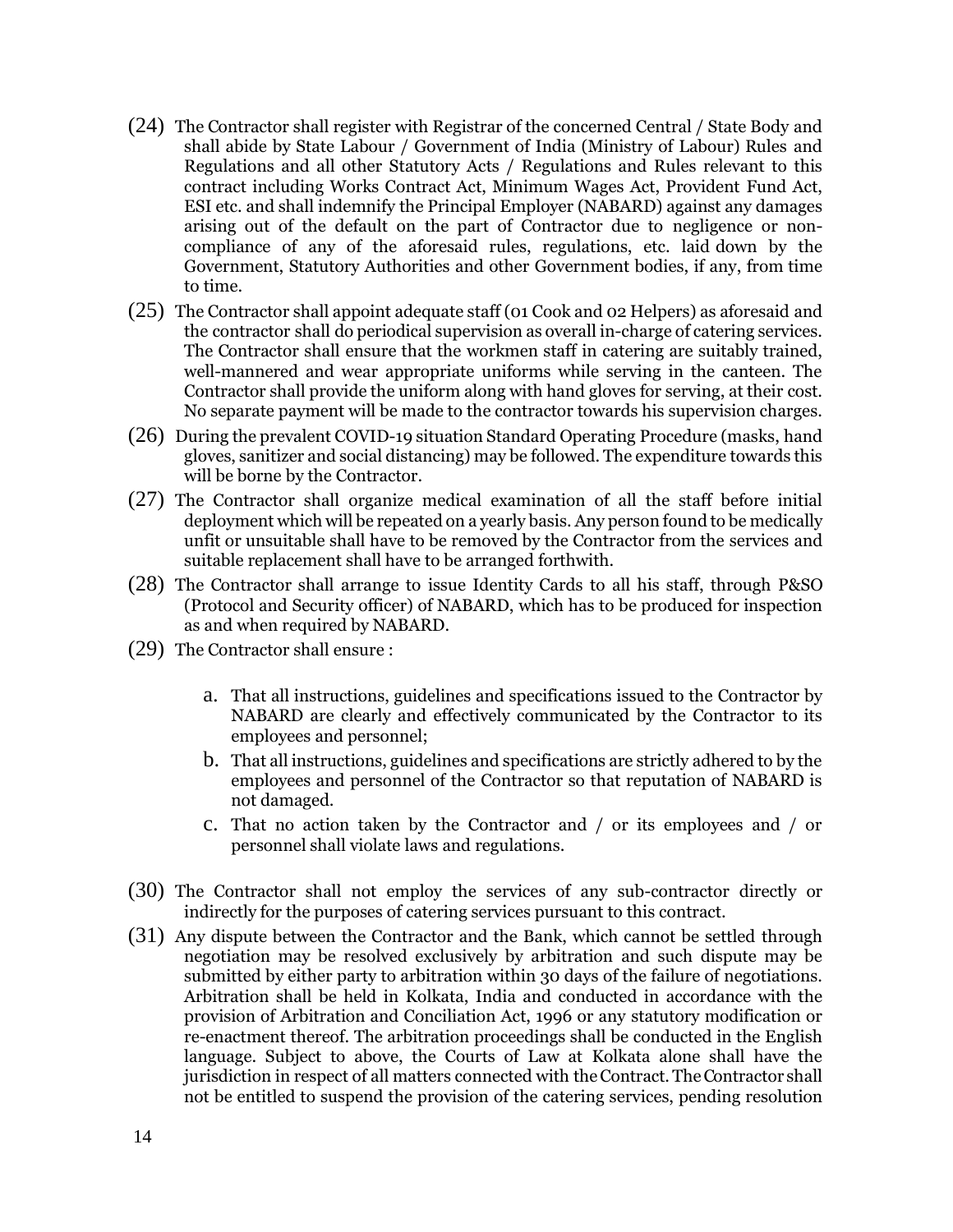of any disputes and shall continue to render the catering services in accordance with the provisions of the contract notwithstanding the existence of any dispute between the contractor and the Bank or the subsistence of any arbitration or other proceedings.

(32) The contract shall be governed in accordance with the laws of India and the Courts in Kolkata shall have the exclusive jurisdiction to try any suit, proceedings in connection therewith / in that behalf. I/We have read the termsand conditions and the same are acceptable to me/us.

| Signature of the authorized person                     |                                                                                                                                                                                                                                          |
|--------------------------------------------------------|------------------------------------------------------------------------------------------------------------------------------------------------------------------------------------------------------------------------------------------|
| [In block Capital letters]                             |                                                                                                                                                                                                                                          |
| <b>Status of the Signatory</b><br>Proprietor / Partner | <u> 1980 - Johann Barn, mars eta bainar eta baina eta baina eta baina eta baina eta baina eta baina eta baina e</u>                                                                                                                      |
| Date                                                   |                                                                                                                                                                                                                                          |
| Address of the bidder                                  | $\mathbf{L}_{\text{max}}$ . The contract of the contract of the contract of the contract of the contract of the contract of the contract of the contract of the contract of the contract of the contract of the contract of the contract |
| Telephone No.                                          |                                                                                                                                                                                                                                          |

\*\*\*\*\*\*\*\*\*\*\*\*\*\*\*\*\*\*\*\*\*\*\*\*\*\*\*\*\*\*\*\*\*\*\*\*\*\*\*\*\*\*\*\*\*\*\*\*\*\*\*\*\*\*\*\*\*\*\*\*\*\*\*\*\*\*\*\*\*\*\*\*\*\*\*\*\*\*\*\*\*\*

#### **AGREEMENT**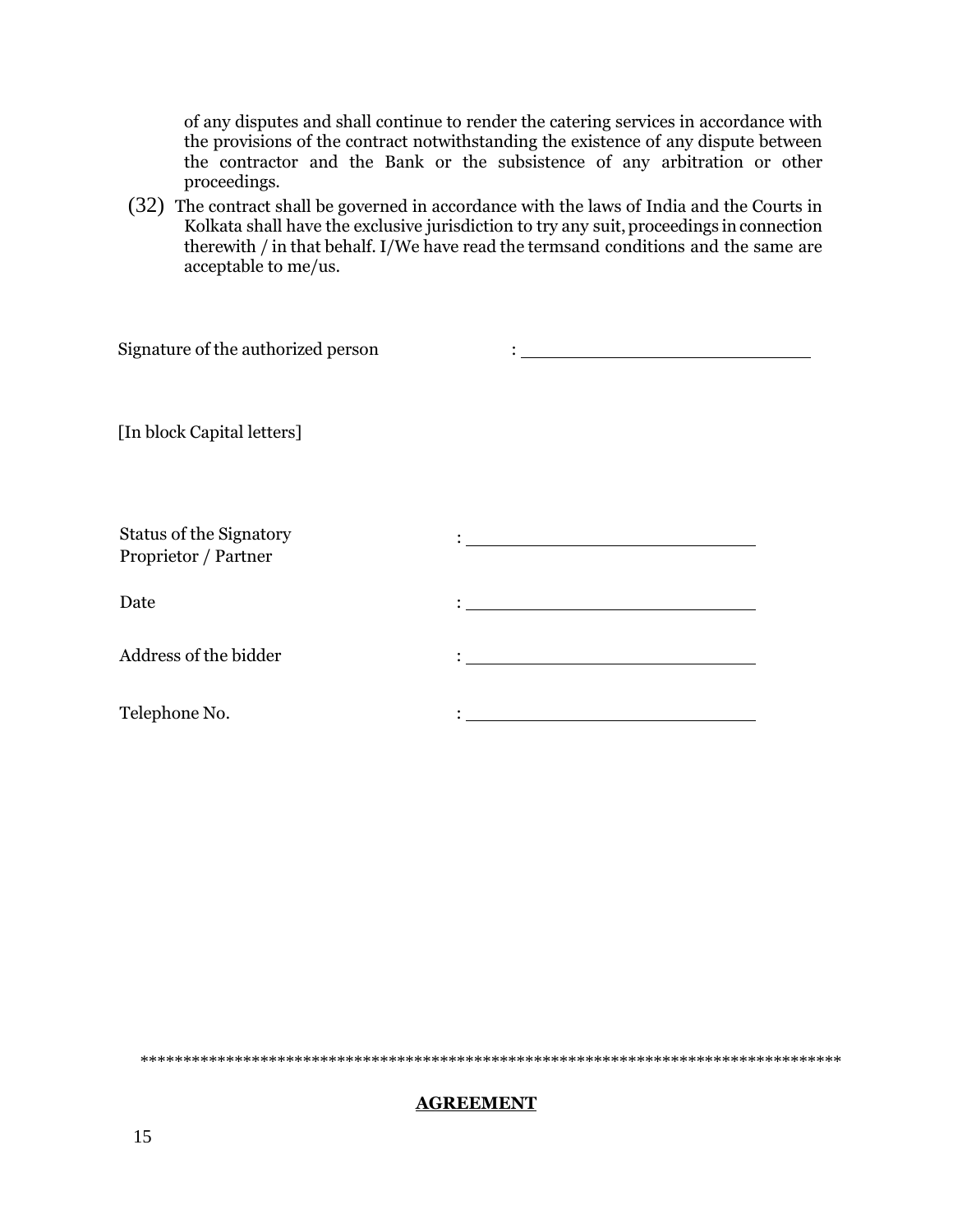This agreement made at Kolkata on this ---- day of --- 2021 between the National Bank for Agriculture and Rural Development a body corporate incorporated under the National Bank for Agriculture and Rural Development Act, 1981 having its Regional Office at NABARD Bhawan, DP-2, Sector-V, Salt Lake, Kolkata-700091, herein after referred to as " NABARD' (which expression shall unless repugnant to the context or meaning thereof be deemed to include its successor and assignees) o n ONE PART and M/s ---------------------- hereinafter referred to as "the Party" ( which expression shall unless repugnant to the context or meaning be deemed to include the legal heirs, legal representatives, administrators and executors ) on the OTHER PART.

WHEREAS the National Bank is desirous of outsourcing the work of Canteen catering services of Office Canteen at DP-2, Sector-V, Salt Lake, Kolkata-700091 (hereinafter referred to asthe said premises).

AND WHEREAS the party has offered to undertake the work as per the scope of work and details indicated in the special instructions/conditions.

AND WHEREAS the NABARD in consideration of the conditions and covenants to be observed by the party has agreed to permit the party to provide Canteen catering services of Office Canteen at DP-2, Sector-V, Salt Lake, Kolkata-91 hereinafter set out.

NOW, THIS AGREEMENT WITNESS THAT IT IS MUTUALLY AGREED BY AND BETWEEN THE PARTIES:-

NABARD hereby awards the work of Running Staff Canteen at DP-2, Sector-V, Salt Lake, Kolkata-700091 from 01.01.2022 to 31.03.2023 at the quoted rate by the Caterer subject to periodical revision as per minimum wages of Labour Commissioner, GOI. If the work rendered by you is found satisfactory then the NABARD may at its own discretion extend the contract for a further period of one year or more on the same terms and conditions.

2. As compensation for Canteen catering services (01 Cook and 02 Helpers at minimum wages and service charge as quoted) of Office Canteen at DP-2, Sector-V, Salt Lake, Kolkata-700091, the party shall be reimbursed an amount of Rs. ------(Rupees --------------------------

-----------------------Only) per month plus taxes as applicable.

The lunch, breakfast/snacks etc. charges are to be collected from the concerned Staff on actual basis.

3. The compensation shall be payable to the party on reimbursement basis by NABARD within 07 days from the date of receipt of the bill for the month for which services have been rendered to the satisfaction of the Bank.

4. (a) The party shall comply with the municipal and other laws, obtain license, permission as required under the contract labour laws and cover all the employees under his charge with all statutory requirements like minimum wages, PF, ESIC etc. The party shall indemnify and keep indemnified the NABARD against any lapse on the party's part in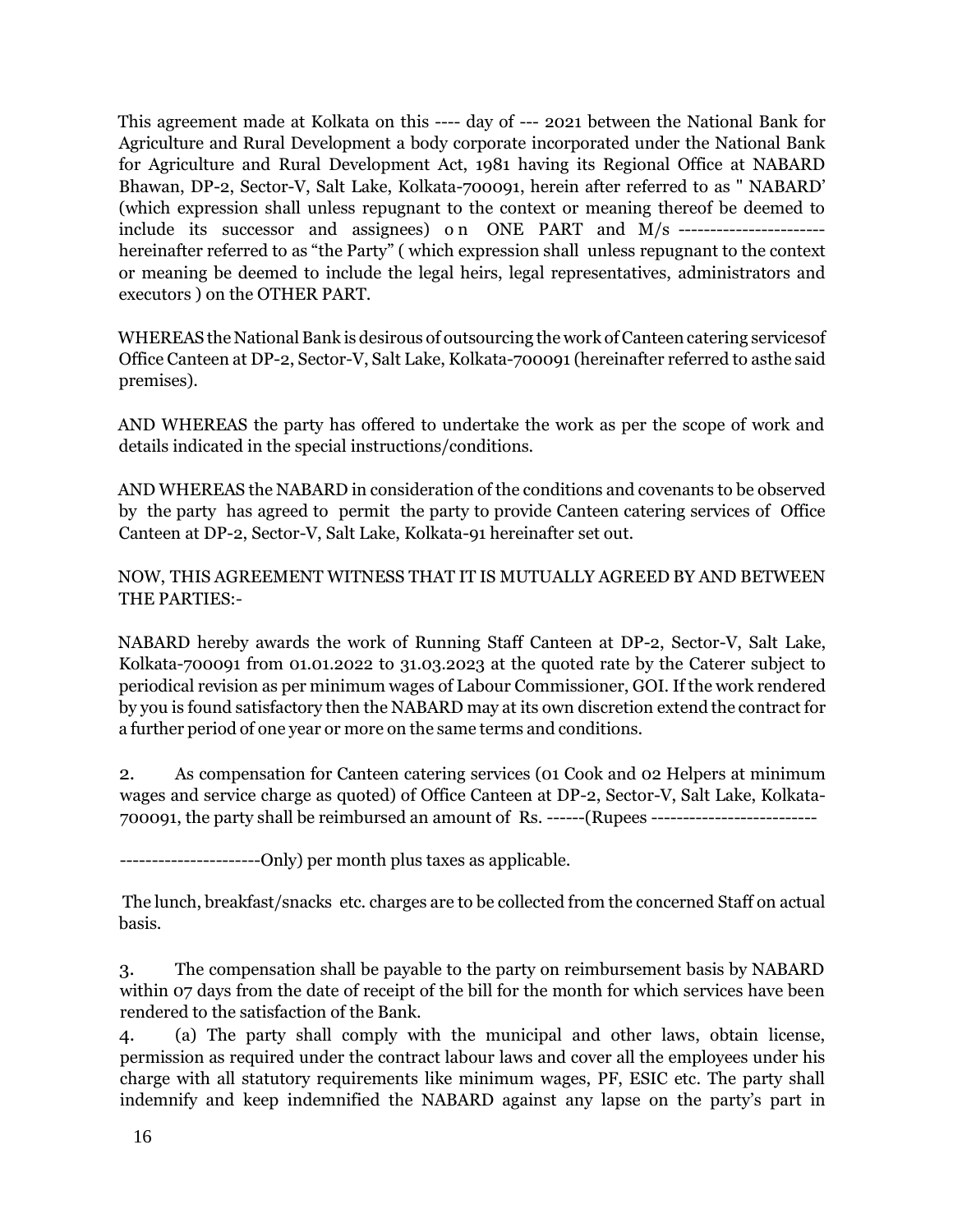complying with these conditions or any other statutory requirements in connection with the Canteen catering services of Office Canteen at DP-2, Sector-V, Salt Lake, Kolkata-700091.

(b) The quality of food /tea shall be of good standard subject to the satisfaction of the officials of the Bank and the Canteen Committee formed by NABARD.

(c) The party shall keep, at a conspicuous place in the said premises a complaint/ suggestion register in which complaints and suggestions, if any, could be recorded by the concerned and the complaint/suggestion register shall be open to inspection by the Chief General Manager or any other Officer(s) of the Bank so deputed by him. The party shall put up the complaint register once in a month on Monday mornings and if Mondays were to be a public holiday or by any other reasons the NABARD remain closed on any Monday the same shall be submitted on the next working day immediately following that day. The Chief General Manager will take such action in respect of each complaint or suggestion as the case may be and the party shall be obliged to take remedial / rectification measures as instructed by the Chief General Manager or his authorized officials.

(d) The party shall ensure that no loss or damage is caused by an act or default on his part or his employees and agents to the Bank`s crockery/cutlery/furniture/ fixture and fittings, equipment and other articles.

(e) Crockery and cutlery breakage of maximum 20% per year shall be allowed and no recovery will be made up to this limit. Recovery of the items at full original cost will be made for the breakages beyond the above permissible limit. Equipment repairs/replacement etc. shall be done by the Bank.

(f) This agreement shall stand automatically terminated in the event of insolvency, death or mental disorder of the party.

(g) If the Chief General Manager so considers that the situation so warrants then he shall be entitled to terminate this agreement by giving one month prior notice but without assigning any reason in writing, then the party shall not be entitled to any compensation in the event of such termination. However, in normal course the agreement can be terminated by the party by giving three month's notice and by the Bank by giving one month`s notice in writing with reasons.

(h) On the expiry or earlier termination of this agreement the party shall remove himself and his employees/servants and agents from the premises along with all articles belonging to him, or to his employees or agent. The party shall make good any damages to the property during tenure of the Contract.

(i) If any dispute arises on any matter concerning this agreement, then the decision of NABARD shall be final and binding in respect of such dispute. All disputes arising out of or in any way connected with this Agreement shall be deemed to have arisen at Kolkata and Courts in Kolkata only shall have jurisdiction to determine the same.

(j) The reference to the Chief General Manager in this agreement and the schedules hereto annexed shall mean the Chief General Manager holding, charge of Department of Premises Security and Procurement, Regional Office at "NABARD BHAWAN", DP-2, Sector-V, Salt Lake, Kolkata-700091 and shall include, in respect of any powers exercisable by him or NABARD under this agreement any officer(s) of the Bank designated by him on this behalf from time to time.

(k) This agreement shall be executed in duplicate. The Bank shall retain the original and party the duplicate copy. Stamp Duty on the original and duplicate copies shall be borne by the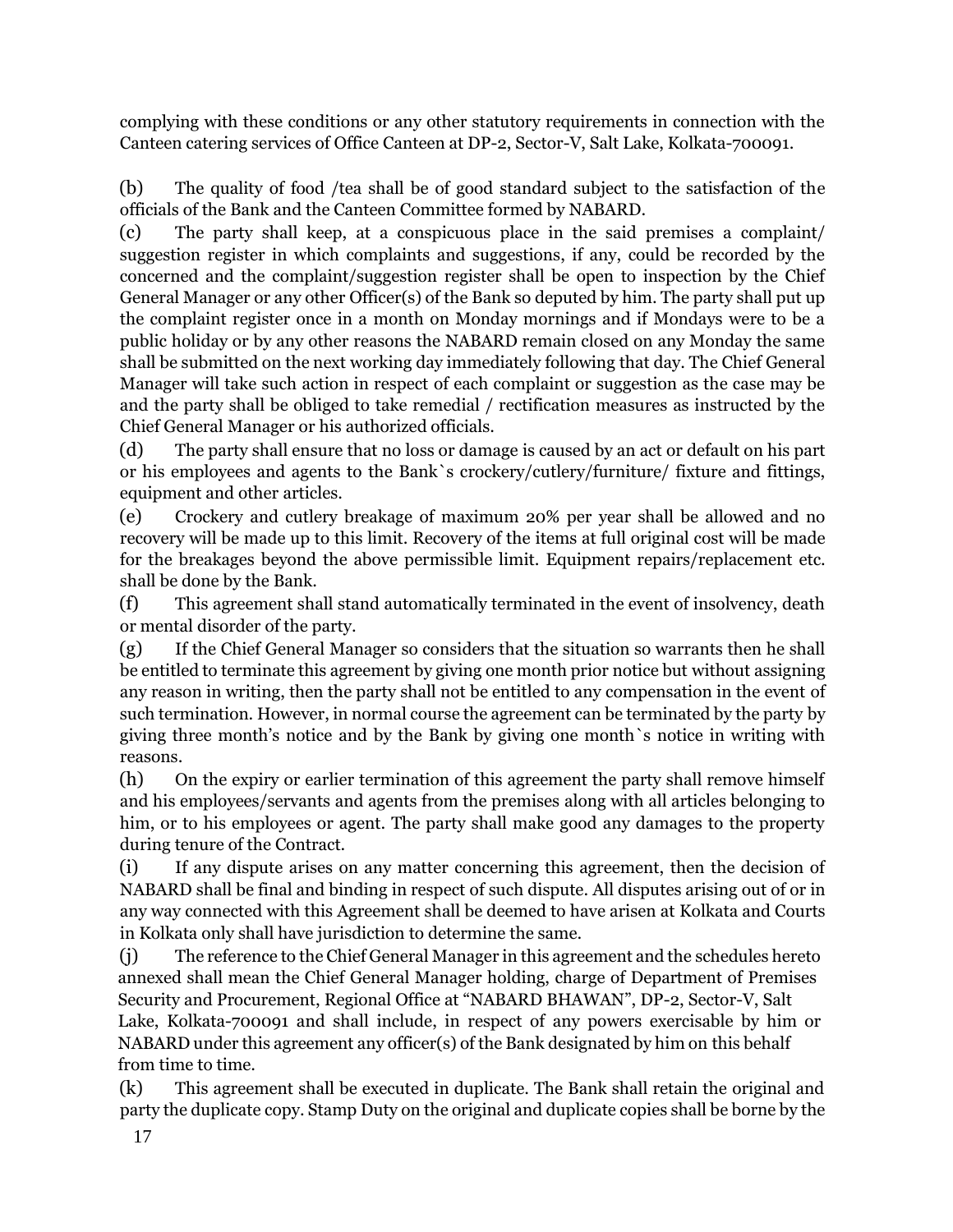respective parties.

IN WITNESS WHEREOF the National Bank has set its hands to these presents and a duplicate hereof through its authorized official and the party has set his hands to these presents and the duplicate on the day/month and year first herein above written.

Signed and delivered

by thewithin named

NABARD

by hand of its authorised official

Deputy General Manager(Name and Designation)

In the presence of

 $(i)$  (ii) (iii)

Signed and Delivered by M/s----- ---------

In the presence of (i)

(ii)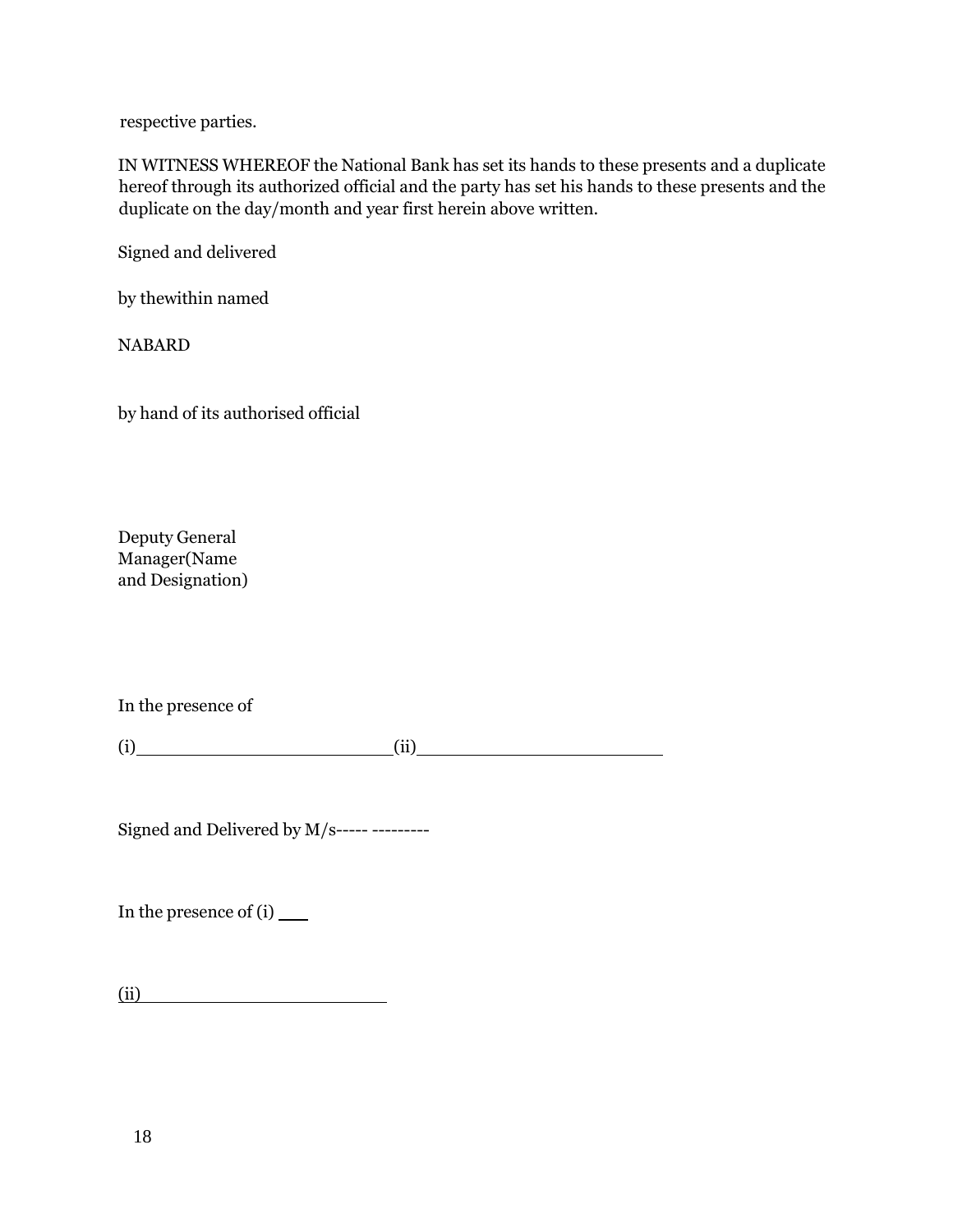## NATIONAL BANK FOR AGRICULTURE AND RURAL DEVELOPMENT

## **Catering Services—Cook (Semi skilled) Annexure-IV-A**

# Schedule of Rate

Present rate of wages including VDA@ 724 /- per day for Semi Skilled labour w. e. f. 01.10.2021

| <b>Sr</b>      | <b>Details</b>                                      | <b>Monthly payment</b> |  |
|----------------|-----------------------------------------------------|------------------------|--|
| No:            |                                                     | in Rs for 01 Person    |  |
| 1              | Minimum wages $\omega$ Rs 724/- as per Central Govt | 15928                  |  |
|                | Rules including VDA (for 22 days)                   |                        |  |
| $\overline{2}$ | ESI(3.25%)                                          | 518                    |  |
| 3              | EPF(13.25%)                                         | 2110                   |  |
| $\overline{4}$ | Bonus (8.33%)                                       | 1327                   |  |
| 5              | Total $(1+2+3+4)$                                   | 19883                  |  |
|                | Total Amount per month in Rs.                       |                        |  |

Place: Kolkata

Date: Sign and address of Contractor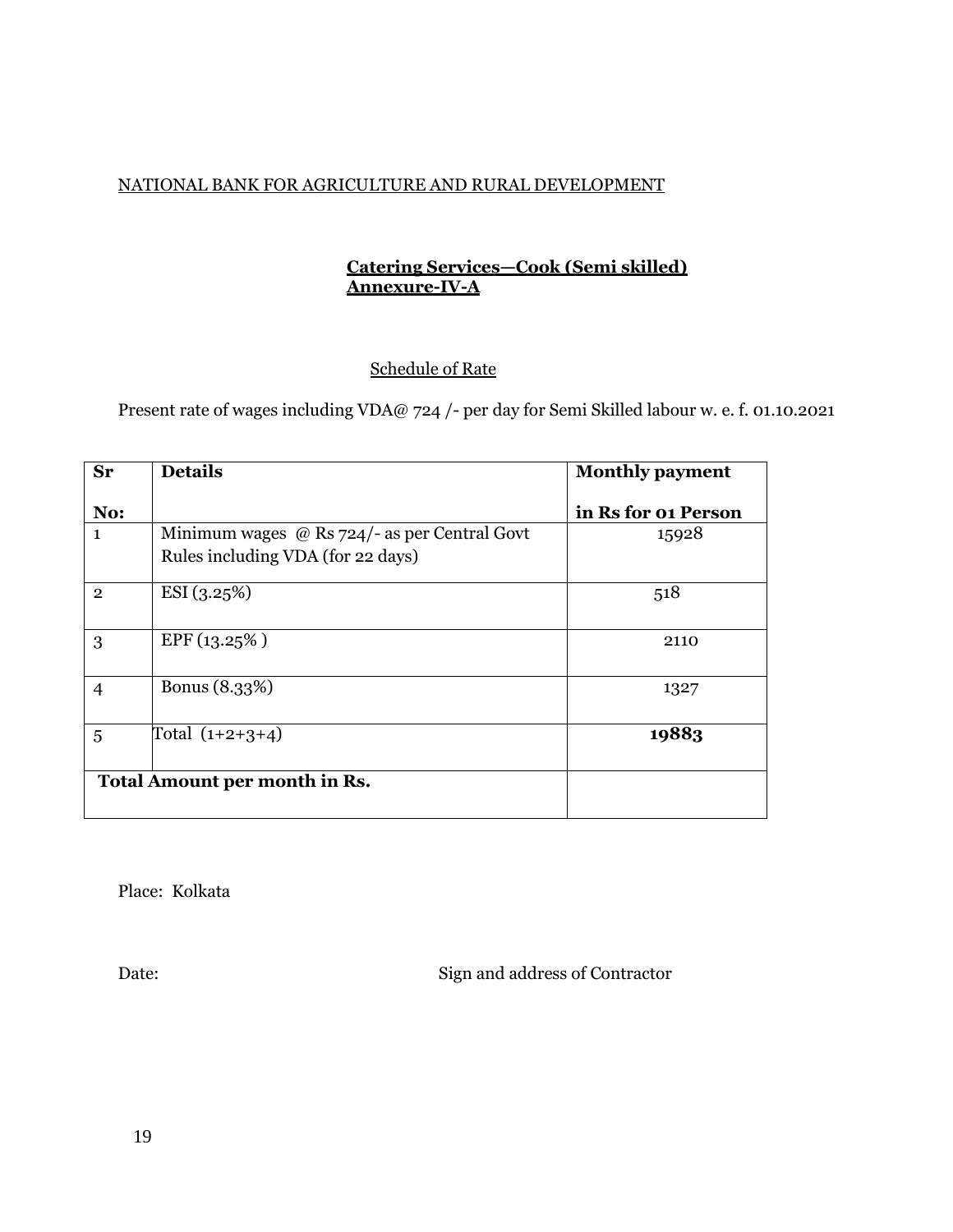## NATIONAL BANK FOR AGRICULTURE AND RURAL DEVELOPMENT

### **Catering Services—Helper (Un-skilled) Annexure-IV-B**

Schedule of Rate: Present rate of wages including VDA@ 654/- per day for Semi Skilled labour w. e. f. 01.10.2021

| <b>Sr</b>      | <b>Details</b>                                                                      | <b>Monthly payment</b>        |
|----------------|-------------------------------------------------------------------------------------|-------------------------------|
| No:            |                                                                                     | in Rs for 01<br><b>Person</b> |
| $\mathbf{1}$   | Minimum wages $@$ Rs 654/- as per Central Govt Rules<br>including VDA (for 22 days) | 14388                         |
| $\overline{2}$ | ESI(3.25%)                                                                          | 468                           |
| 3              | EPF(13.25%)                                                                         | 1906                          |
| $\overline{4}$ | Bonus (8.33%)                                                                       | 1199                          |
| 5              | Sub Total $(1+2+3+4+)$                                                              | 17961                         |
|                | Total Amount per month in Rs.                                                       |                               |

Place: Kolkata

Date: Sign and address of Contractor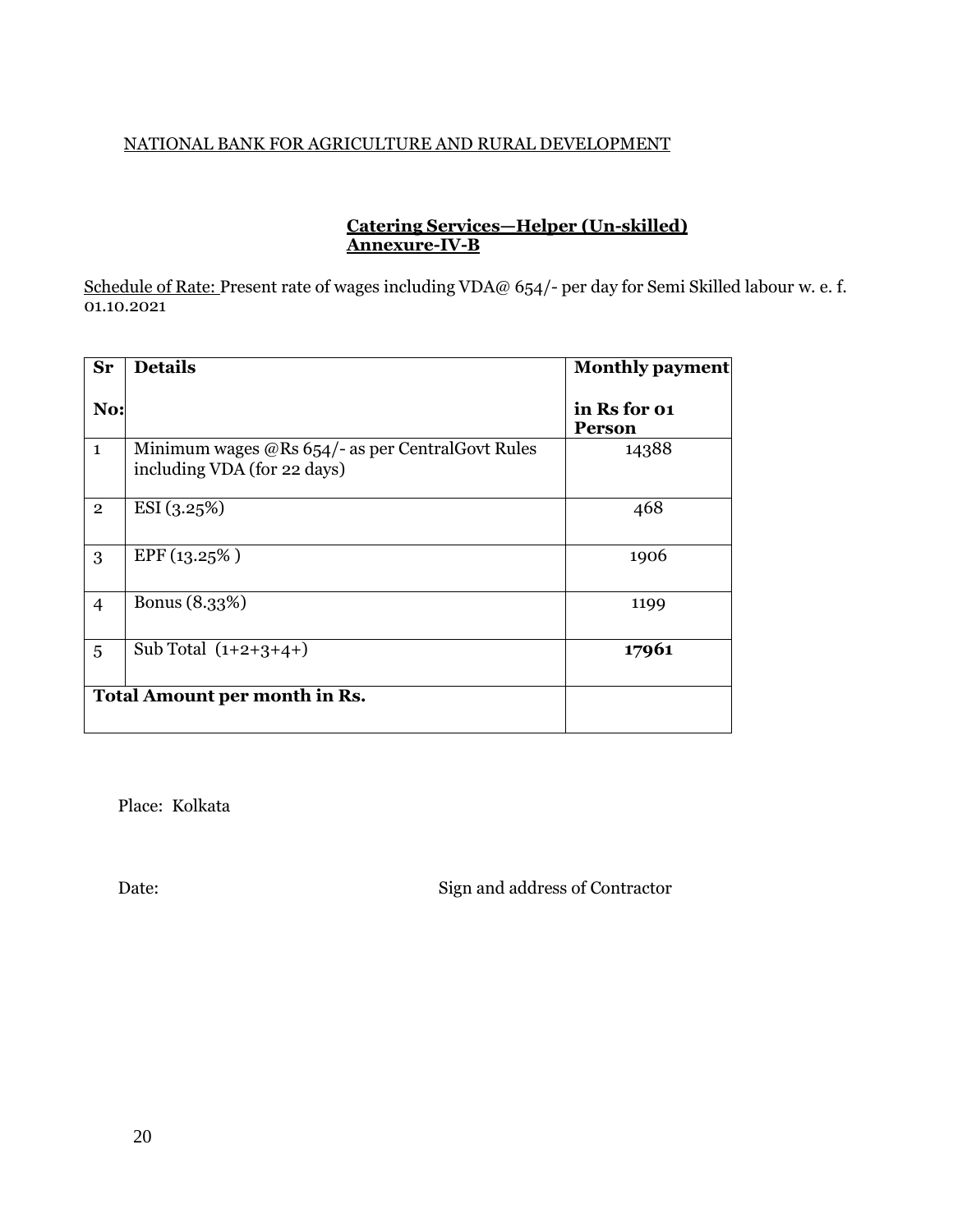## **NATIONAL BANK FOR AGRICULTURE AND RURAL DEVELOPMENTWEST BENGAL REGIONAL OFFICE, KOLKATA**

# **SCHEDULE OF QUANTITIES /RATES Annexure-IV- C**

PROVIDING CANTEEN SERVICES IN OFFICE PREMISES AT NABARD, WB RO, SALT LAKE, KOLKATA-700091

| Sr.            | <b>Description / Particulars</b>                                                                                                                                                                                                 | Quantity               | Rate  | <b>Total</b> |
|----------------|----------------------------------------------------------------------------------------------------------------------------------------------------------------------------------------------------------------------------------|------------------------|-------|--------------|
|                |                                                                                                                                                                                                                                  |                        | per   | in Rs.       |
| No.            |                                                                                                                                                                                                                                  |                        | perso | per          |
|                |                                                                                                                                                                                                                                  |                        | n per | mont         |
|                |                                                                                                                                                                                                                                  |                        |       | $\mathbf h$  |
|                |                                                                                                                                                                                                                                  |                        | month |              |
| $\mathbf{1}$   | Providing services of one Cook including<br>supervision charges etc. for cooking/serving<br>Food items in Canteen to Staff in Office<br>premises, Salt Lake building(unit rate as per<br>annexure-IV-A)                          | $COOK-1$               |       |              |
| $\overline{2}$ | Providing services of Two Helpers including<br>supervision charges etc. for serving Food items<br>in Canteen and Tea at the seating space of Staff<br>in Office premises, Salt Lake building (unit rate<br>as per annexure-IV-B) | HELPER-2               |       |              |
| 3              | Tea charges 02 cups per day 22 working day for<br>37 (Group B & C staff) and 26 (NIS staff) and 01<br>cup per day for 22 working days for 25(NIS<br>staff)<br>02x22x63+01x22x25=3322 cups per month.                             | 3322 cups<br>per month |       |              |
| $\overline{4}$ | Fixed unit rate of Rs.15/- per cup<br>Subtotal of Sr no $1+2+3$                                                                                                                                                                  |                        |       |              |
|                |                                                                                                                                                                                                                                  |                        |       |              |
|                | Contractors margin/service charge including<br>supervision/supervisor's charge (*), uniform<br>charges, cleaning charges of canteen area,<br>contractor's all risk insurance charges etc.                                        |                        |       |              |
|                | $\left($<br>% of Sr No 4 above) Please quote here in<br>%                                                                                                                                                                        |                        |       |              |
|                | <b>Grand Total Amount (Rs.)</b>                                                                                                                                                                                                  |                        |       |              |